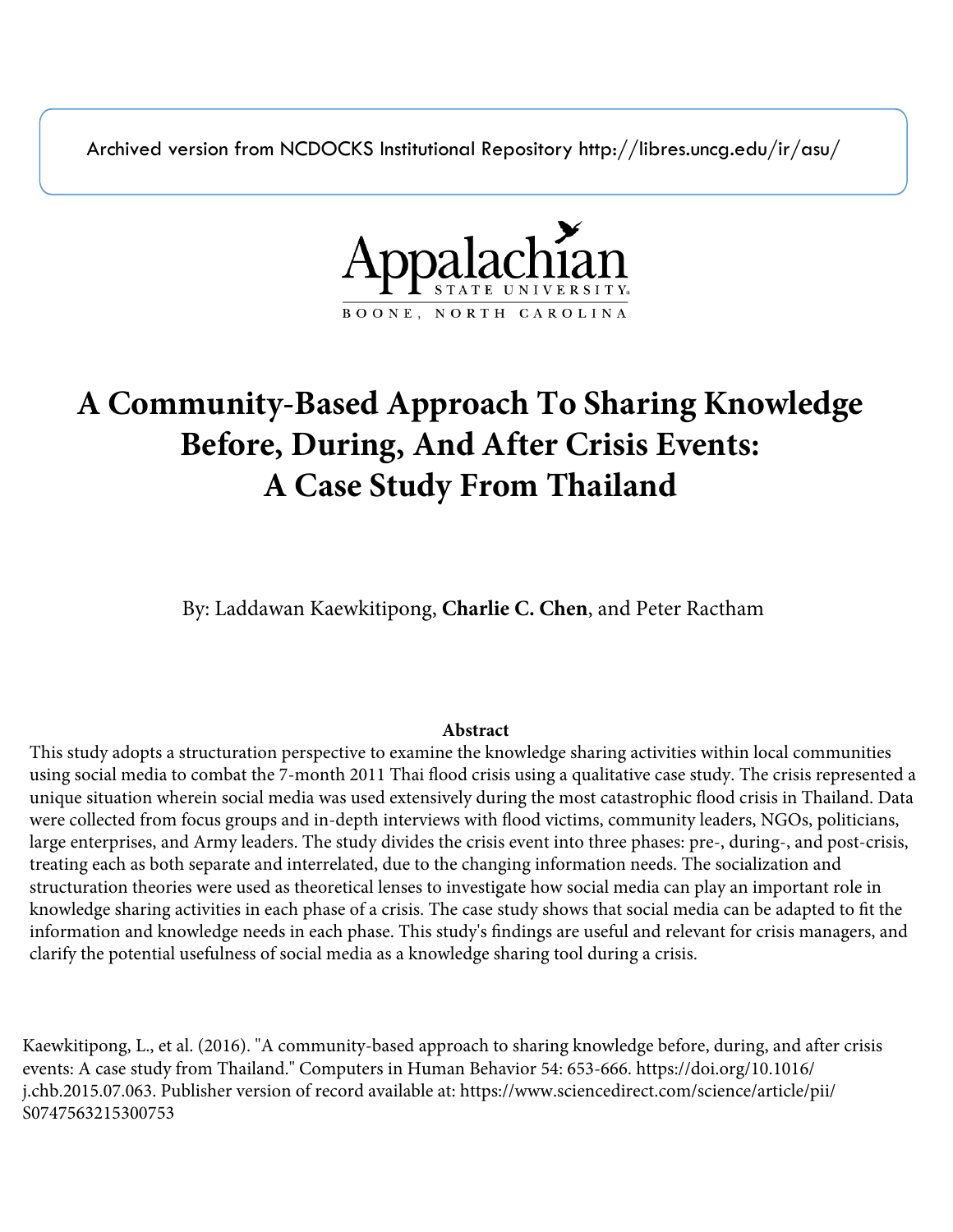# A community-based approach to sharing knowledge before, during, and after crisis events: A case study from Thailand

Laddawan Kaewkitipong <sup>[a,](#page-1-0) [\\*](#page-1-1)</sup>, Charlie C. Chen <sup>[b](#page-1-2)</sup>, Peter R[a](#page-1-0)ctham <sup>a</sup>

<span id="page-1-0"></span><sup>a</sup>*Department of Management Information Systems, 2 Thammasat Business School, Thammasat University, Prachan Rd., Pranakorn, Bangkok, 10200, Thailand*

<span id="page-1-2"></span><sup>b</sup>*Computer Information Systems and Supply Chain Management Department, Appalachian State University, Boone, NC, USA*

# a b s t r a c t

*Keywords:* Social media Crisis management Knowledge sharing Socialization Structuration theory This study adopts a structuration perspective to examine the knowledge sharing activities within local communities using social media to combat the 7-month 2011 Thai flood crisis using a qualitative case study. The crisis represented a unique situation wherein social media was used extensively during the most catastrophic flood crisis in Thailand. Data were collected from focus groups and in-depth interviews with flood victims, community leaders, NGOs, politicians, large enterprises, and Army leaders. The study divides the crisis event into three phases: pre-, during-, and post-crisis, treating each as both separate and interrelated, due to the changing information needs. The socialization and structuration theories were used as theoretical lenses to investigate how social media can play an important role in knowledge sharing activities in each phase of a crisis. The case study shows that social media can be adapted to fit the information and knowledge needs in each phase. This study's findings are useful and relevant for crisis managers, and clarify the potential usefulness of social media as a knowledge sharing tool during a crisis.

#### 1. Introduction

The annual damages from the world's natural disasters has been growing since 2005, reaching \$378.3 billion in 2011, the highest on record, according to USA Today [\(Rice,](#page-15-0) 2012). Hence, minimizing the negative impact of natural disasters has become an important social issue for both government and academia. Mass collaboration amongst the general public in responding to imminent crises is becoming a social norm, primarily driven by social media [\(Hoffman](#page-14-0) & [Novak,](#page-14-0) 2012). Social media are 'a group of Internet-based applications that build on the ideological and technological foundations of Web 2.0 and that allow for the creation and exchange of usergenerated content' [\(Kaplan](#page-15-1) & [Haenlein,](#page-15-1) 2010, p. 61). The social media and the rapid proliferation of social networking applications, such as Twitter, Facebook, and YouTube have become a great mass communication tool affecting how citizens of the world communicate, collaborate, and coordinate with each other [\(Lai](#page-15-2) & [Turban,](#page-15-2) [2008\)](#page-15-2) during a crisis. For instance, the public have turned to

Corresponding author.

social media in the face of natural disasters, including the earthquake in China, the bushfires in Australia, the nuclear disaster in Japan, and the flood in Thailand. Facing uncertainty during such crises, a growing number of people choose social media as a source of updated information about the disaster areas and to share information in support of those who suffer. Governments also use social media to reach people more quickly, to keep people informed of the crisis status, to avoid the spread of false information, to answer questions from victims' families, to monitor the situation, and to direct donations to those affected. Using social media to help the public pull through during a crisis has become a new global phenomenon.

Much theoretical and empirical evidence demonstrates social media's effectiveness as a knowledge sharing tool during crises for governments, agencies, and communities [\(Lachlan,](#page-15-3) Spence, & [Lin,](#page-15-3) 2014a; [Lachlan,](#page-15-3) Spence, Lin, & Del Greco, 2014b; [Lachlan,](#page-15-3) Spence, Lin, [Najarian,](#page-15-3) & Del Greco, 2014c; [Palen, Vieweg,](#page-15-3) Liu, & [Hughes,](#page-15-3) [2009;Sutton,](#page-15-3) 2009). For instance, governments can assess the degree of damage from floods, social pressures, and victims' emotional states based on the nature and content of public discussion in social media communities [\(Al-Saggaf](#page-14-1)& [Simmons,](#page-14-1) 2014).

However, most previous studies focus only on the impacts and consequences of a crisis during the crisis and in the post-crisis

<span id="page-1-1"></span>*E-mail addresses:* [laddawan@tbs.tu.ac.th](mailto:laddawan@tbs.tu.ac.th) (L. Kaewkitipong), [chench@appstate.](mailto:chench@appstate.edu) [edu](mailto:chench@appstate.edu) (C.C. Chen), [peter@tbs.tu.ac.th](mailto:peter@tbs.tu.ac.th) (P. Ractham).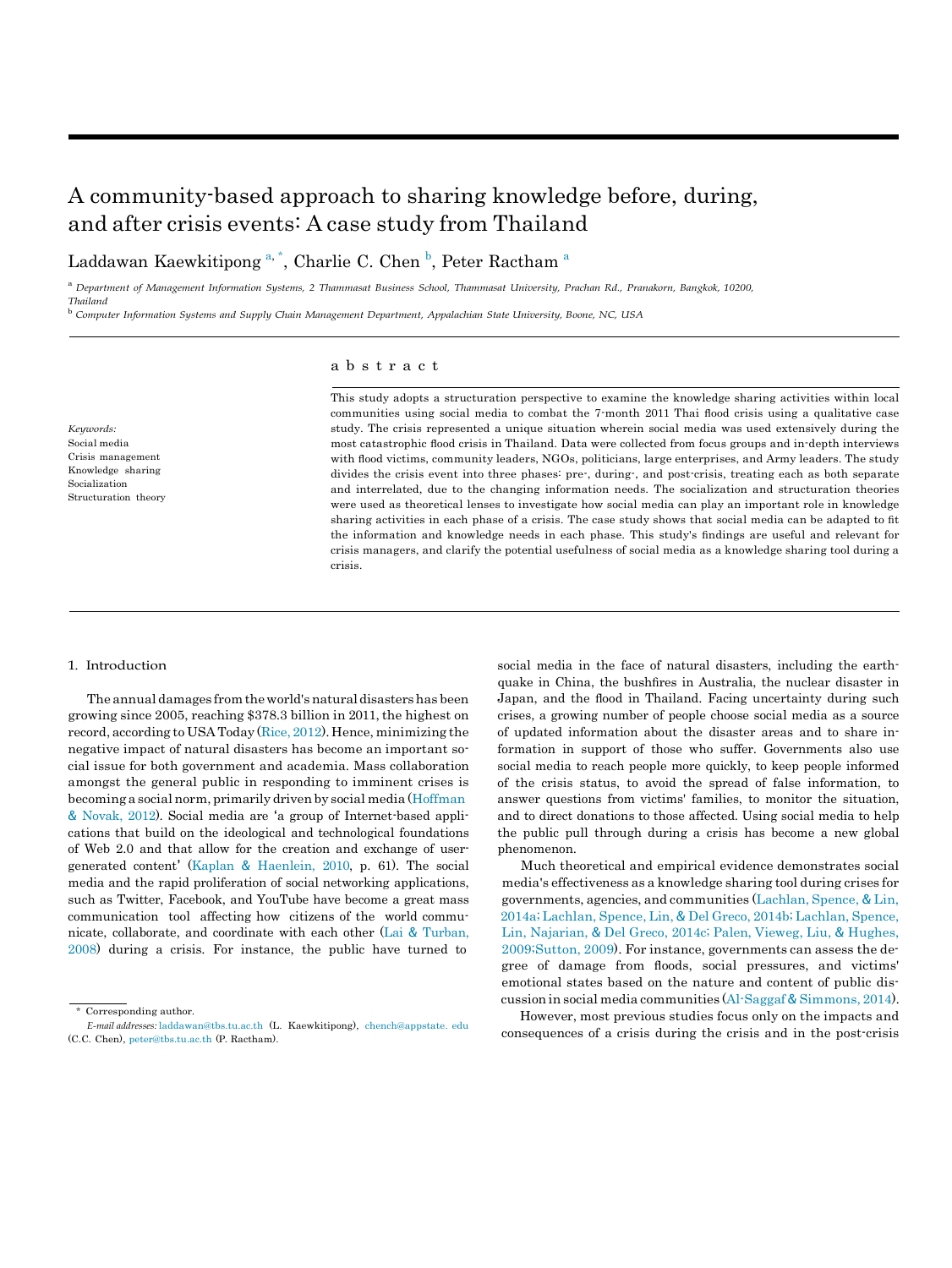phase. To our knowledge, there is no study focusing on how different stakeholders, including government agencies and communities, are involved throughoutthe crisis cycle pre-, during-, and post-crisis. There is also a lack of research into how different stakeholders use social media as a mass communication tool to interact with each other and help the general public throughout the entire crisis cycle. Investigating a crisis from a process perspective is a systematic and comprehensive approach to address all activities and strategies implemented throughout a crisis [\(Seeger,](#page-15-4) 2006). It is also unclear how social structure or the relationships among users would evolve. To close the research gap, this study addresses two important research questions: (1) How can social media be used for knowledge sharing among different stakeholders throughout the crisis cycle? (2) How does social media change the social structure among stakeholders throughout the crisis cycle?

Hence, this paper offers a detailed case study of how social media was used throughout the life cycle of the 2011 Thai flood, a crisis that lasted 7 months and was the most catastrophic flood in Thailand in the past 50 years. Interestingly, this crisis represented the first time that social media played an important role as a communicationmediumduring a crisisinThailand.Thiscase study examines several social media platforms, including Facebook, the most popular social media platform in Thailand, Twitter, and YouTube.

In the following sections, we discuss how various types of social media can be used during a crisis and the role of social media as a knowledge sharing tool. Second, we review the socialization theory and structuration theories, the theoretical lens through which this case study is investigated. Third, we outline the methodology and analytical approach. Fourth, we outline the 2011 Thai flood disaster in three phases: before, during, and after the crisis. Finally, we describe the practical and academic implications of this study's findings.

# 2. Literature review

This study aims to provide insights into the use of social media for knowledge sharing and the evolution of the social structures among all parties involved throughout the crisis cycle. To achieve the first objective, we first examine the different social media- based solutions used to combat natural disasters and share knowledge. After examining the potential of social media for crisis and knowledge management, the socialization theory is adopted to examine the processes through which individuals or organizations share and exchange information and knowledge [\(Fisher,](#page-14-2) 1986) in their roles throughout the crisis cycle. To achieve the second objective, the structuration theory is adopted to help describe the evolving structures (e.g. rules and resources) [\(Giddens,](#page-14-3) 1984) of those involved in the crisis. Examining the subsequent interactions of all parties involved and how they share knowledge throughout the crisis can clarify how social media influences social structure evolution in a crisis.

# *2.1. Social media-based solutions to natural disasters*

Social media's instant connectivity and open platforms have effectively shortened response times in efforts to coordinate onsite and online activities [\(Palen](#page-15-5) et al., 2009) through its instant information sharing and collaboration features [\(Boyd](#page-14-4) & [Ellison,](#page-14-4) 2007; [Hiltz,](#page-14-4) Diaz, & [Mark,](#page-14-4) 2011). Social media continues to operate while more traditional methods fail during disasters, providing yet another advantage [\(Shankar,](#page-15-6) 2008). For instance, the public used Twitter to disseminate real-time information from the disaster site to international communities to source creative solutions and immediate aid during the 2010 Haiti earthquake, saving many lives

[\(Sarcevic](#page-15-7) et al., 2012).The public, or general users, are increasingly replacing journalists as front-line reporters sharing information about crisis events, and governments as problem-solvers to propose effective crisis management solutions.

Existing literature on crisis communication (e.g. [Seeger,](#page-15-4) 2006) suggests that government should listen to public concerns, be accessible throughout the crisis, convey a message of self-efficacy, and communicate compassion. Social media are well-equipped to provide governments with the means to conduct all of these communication activities. Social interactions among online community members provide crowdsourced solutions, allowing for egalitarian participation while helping a government assess the current and evolving stages of each crisis (Fung, [Gilman,](#page-14-5) & [Shkabatur,](#page-14-5) 2013). Thus, social media are one of the most useful and appropriate communication tools for crisis management.

In addition, social media are increasingly accepted as effective knowledge sharing tools to combat crises, and different applications have been used to combat recent crises worldwide. For instance, Information portals, such as Wikis and individual blogs provided alternative news sources during the 2007 Southern California Wildfires [\(Palen,](#page-15-8) 2008). People in the US used Twitter to share information during Hurricane Sandy [\(Lachlan](#page-15-3) et al., 2014a). [Lachlan](#page-15-3) et al. (2014a) also suggested that Twitter may be a useful source of data to evaluate the needs and responses of varying audiences and victims. BP used YouTube as a channel to educate victims, communicate recovery plan, and to restore the company's image during the Mexico Gulf Coast oil spill in 2010 [\(Muralidharan,](#page-15-9) [Dillistone,](#page-15-9) & [Shin,](#page-15-9) 2011). Flickr groups were also created to share pictures and report updated status information during Hurricane Katrina and the Indian Ocean earthquake and tsunami [\(Palen,](#page-15-8) [2008\)](#page-15-8). Social geolocation systems were used to share geographical locations and their situations during the 2011 flood crisis in Thailand [\(Kaewkitipong,](#page-15-10) Chen, & [Ractham,](#page-15-10) 2012).

Adaptability is one major reason that social media have been successfully used to combat crises [\(Yates](#page-15-11) & [Paquette,](#page-15-11) 2011), as users adapt social media to fit their needs during a crisis, and to collaborate with others to produce useful content and information and to help others through in the crisis. Additionally, the way in which online community members interact and cope with crisis events can create dynamic and spontaneous social structures. During a crisis, there is no readily available top-down structure directing users in the information exchange process. Bottom-up self-organized communities are a by-product of social media's embedded features. Therefore, its use to cope with each crisis event provides ample opportunities to understand the existing self-organizing social structure and its evolution from the interactions between different components of systems that become disorganized during a crisis [\(Miller,](#page-15-12) 2010).

### *2.2. Social media and knowledge sharing*

Collaboration technologies provide appropriate means to share knowledge. Often, information is shared at the early stages of a crisis in a top-down hierarchical fashion or through a chain of command, such as from a government to its people. However, people can use social media to circumvent the traditional knowl- edge sharing process and communicate directly from anywhere and at any time. It also provides two major benefits during a crisis:

(1) the process to reuse knowledge is simple, and (2) it is possible to eliminate the reliance on a formal liaison structure, including personnel and systems [\(Yates](#page-15-11) & [Paquette,](#page-15-11) 2011).

A major reason that most knowledge sharing projects fails is they have no effective mechanism to share tacit knowledge because of its "stickiness" [\(Probst](#page-15-13) & [Borzillo, 2008\)](#page-15-13), and it can only be interpreted effectively in right context. It is thus important to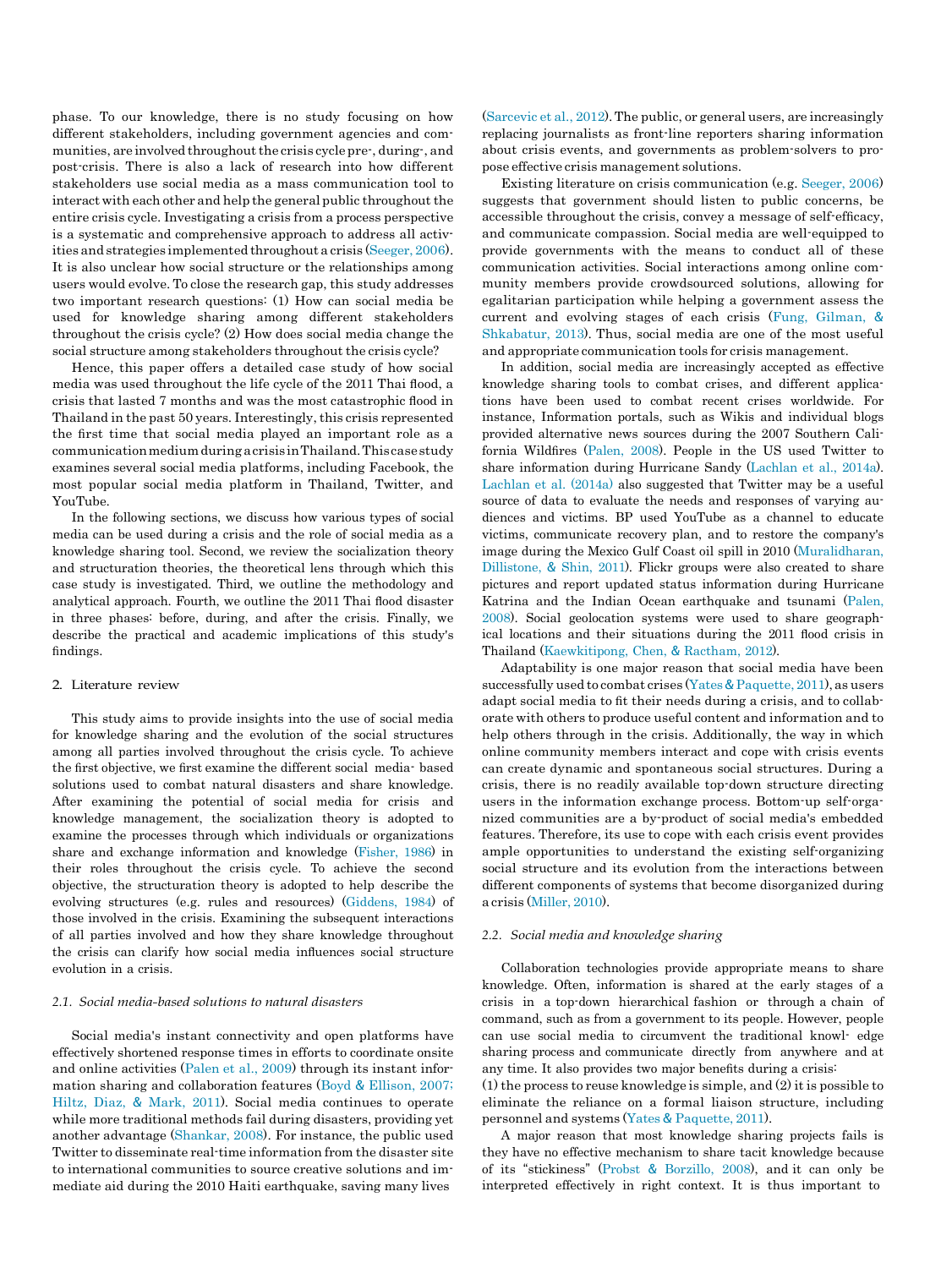understand the relational dimension of knowledge sharing [\(Levin](#page-15-14) & [Cross,](#page-15-14) 2004). The relationship-based strength of social media for sharing knowledge in an open and unstructured manner can aid in disseminating tacit knowledge among ordinary citizens, nongovernmental organizations (NGOs), and governments. Thus, social media can increase the effectiveness of information and knowledge transfer, and prevent information overload while combating the crisis  $(Jennex, 2010)$ . However, very few studies have investigated the process of using social media to share relevant information and knowledge to effectively combat a crisis.

# *2.3. Socialization theories and knowledge sharing*

As social media has the potential to become knowledge sharing tools to combat crisis, it is important to understand how to use theseeffectively. SocializationtheoryandFiske'sRelationalModels Theory (RMT) are two socialization theories that used to uncover the socialization process whereby people in the community share information, knowledge, and values (Van [Maanen](#page-15-16) & [Schein,](#page-15-16) 1979). These micro-individual level theories are useful in closely examining the detailed process of how knowledge was exchanged throughout the Thai crisis event.

Socialization strategies range from highly institutionalized (structured and collective) to individualized (unstructured and differentiated) [\(Gilpin,](#page-14-6) 2010). Institutionalized strategy operates in push mode between government agencies and other/local agencies to the online community comprised of ordinary citizens and NGOs. Individualized strategies operate in pull mode between and from online communities to government agencies.

Fiske's Relational Models Theory (RMT) can help clarify the duality of information and knowledge flows during a crisis [\(Boer,](#page-14-7) [Berends,](#page-14-7) & [van Baalen,](#page-14-7) 2011). RMT asserts that knowledge sharing patterns vary according to four fundamental forms of social bonds: communal sharing, authority ranking, equality matching, and market pricing [\(Fiske,](#page-14-8) 1991). Communal sharing among a group of people is equivalent and undifferentiated, so knowledge shared among community members is public property owned by all members within the same community. Distinguished members in the community are recognized based on their expertise [\(Boer, van](#page-14-9) [Baalen,](#page-14-9) & [Kumar, 2004\)](#page-14-9); thus, knowledge sharing activities are often voluntary. Authority ranking-based knowledge sharing is asymmetrical, wherein higher-ranking members (government officials) push information to lower-ranking members (ordinary citizens), expecting loyalty to the authority in return [\(Menon,](#page-15-17) [Thompson,](#page-15-17) & Choi, [2006\)](#page-15-17). Equality matching or the reciprocal mode of knowledge sharing occurs when members exchange their knowledge with other members for similar knowledge [\(Kollock,](#page-15-18) [1998\)](#page-15-18). Market pricing-based knowledge sharing occurs based on the utility values (e.g. profit, reward, promotion) of sharing knowledge with others [\(Davenport](#page-14-10) & [Prusak,](#page-14-10) 1998). Online community members often adopt communal sharing and equality matching modes of knowledge sharing. These modes 'pull' information from the bottom and in unstructured format. On the other hand, governments often adopt the authority-ranking mode to 'push' information to the public. [Table 1](#page-3-0) summarizes the relationships between socialization strategy, RMT, and information/knowledge sharing modes in the crisis context.

### *2.4. Structuration theory and its role in understanding crisis events*

Structuration theory has been widely adopted in IS research (e.g. Chang, 2014; Larsson, 2012; [Puron-Cid,](#page-14-11) 2013). However, most studies were conducted at the organizational level, so scholars have suggested that the theory be applied to understand broader social phenomena [\(Jones](#page-15-19) & [Karsten,](#page-15-19) 2008). In this study, we therefore adopt structuration as a theoretical lens to view the use of social media to reduce uncertainty or mitigate crises via inter-entity communication and intentional actions. According to [Giddens](#page-14-12) [and](#page-14-12) [Pierson](#page-14-12) (1998)

We should see social life, not just as society out there or just the product of the individual here, but as a series of ongoing activities and practices that people carry on, which at the same time reproduce larger institutions. (p. 76)

Therefore, we use this approach to examine the use of social media before, during, and after the 2011 Thai flood in the ongoing activities that were part of social changes or the reproduction of social structures. In addition, to understand what is happening, we need to understand 'why individuals are motivated to engage in regularized social practice across time and space and what consequences ensue' (Giddens, 1994: p 14). In this case, the structuration approach will clarify how the power of social media and human interaction could structure innovative ways to survive the flood. The meta-social-level theory is appropriate and useful for explaining the unexpected outcomes of IT implementation and adoption [\(Veenstra,](#page-15-20) Melin, & [Axelsson,](#page-15-20) 2014).

Structuration theory focuses on relationships between individuals and society, highlighting that social phenomena are the product of both structure and agency. Human action (agency) is guided by structure, and structure is created through action [\(Chiasson](#page-14-14) & [Saunders,](#page-14-14) 2005). The two-way relationship between agency and structure is referred to as the duality of structure and agency.

Therefore, it is important to understand structure and agency to fully understand structuration theory. According to [Giddens](#page-14-3) (1984), structure comprises rules and resources that can be used by human agents in social reproductions. Rules can be conceptualized as normative elements and codes of signification. Resources are both authoritative (e.g. an ability to command or coordinate others) and material/allocative (e.g. goods, money, or other tangible items). The former is derived from coordinating human agents' activities, while the latter stems from the control of material products. Allocative and authoritative resources mediate power. If an entity loses business and social legitimacy, they may lose their ability to dominate resources [\(Chiasson](#page-14-14) & [Saunders,](#page-14-14) 2005). For instance, shortly after the 2011 Fukushima radiation accident, social media effectively replaced the Japanese government in its allocation of material resources. Agency is a conceptualization of human action, defined by [Giddens](#page-14-3) (1984) as 'transformative capacity' or the capacity to make a difference. Human action is a dynamic social

<span id="page-3-0"></span>Table 1 Relationship between Socialization Strategy and Knowledge Sharing (RMT model) during Crises.

| Socialization strategy | Fiske's relational Model theory | Information/Knowledge sharing Modes |
|------------------------|---------------------------------|-------------------------------------|
| Individualized         | Communal sharing                | Bottom-Up/Push Mode                 |
| Individualized         | Authority ranking               | Bottom-Up/Push Mode                 |
| Institutionalized      | Equality matching               | Top-Down/Pull Mode                  |
| Not relevant           | Market pricing                  | Notrelevant                         |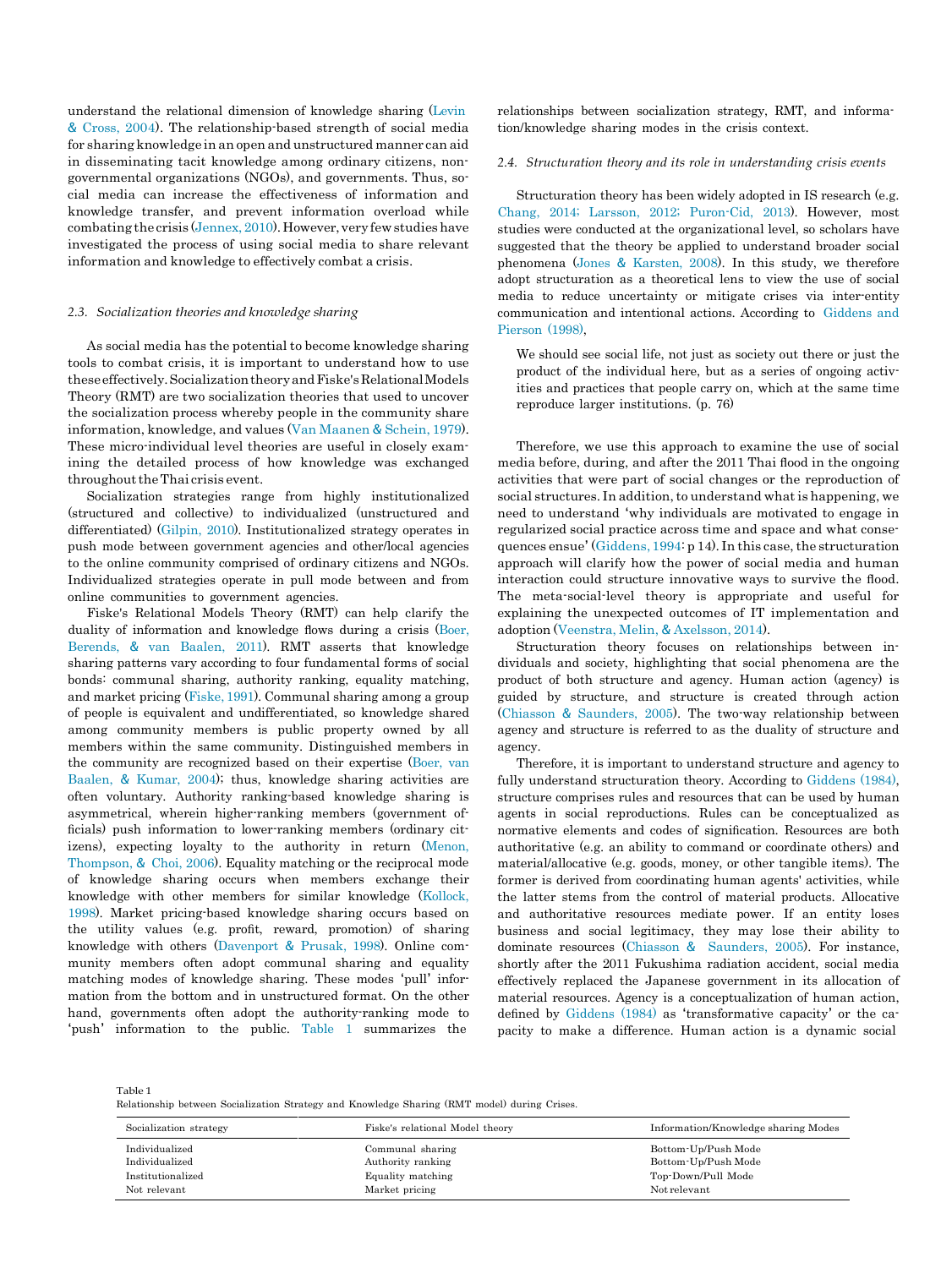process, based on rules and resources [\(Chang,](#page-14-11) 2014). Structuration theory holds that human agents are knowledgeable and competent, and can usually explain most of what they do.

Structuration is a process in which structures reproduce social systems [\(Lamsal,](#page-15-21) 2012), and asserts that human agents' (e.g. individuals, governments, and NGOs) actions constantly interact, with repetitive interactions forming and reproducing the social structure. Rules and resources may facilitate or constrain human agency during this process. Thus, human interaction and social structure have a reciprocal relationship from the structuration and self-organization perspectives [\(Giddens,](#page-14-3) 1984; Mingers, 1996). A social structure can emerge from human interactions, and this newly formed social structure (a new culture, an approach to combat crises, a moral code, etc.) is dynamic and continues to evolve as human interactions increase. Therefore, the self- organizing or structuration process can help produce new rules of interaction to cope with the changing environment and reduce environmental uncertainty [\(Küppers,](#page-15-22) 1999).

[Fig. 1i](#page-4-0)llustrates the links betweeneachhuman agent dimension (interaction) and the social structures moderated by three modalities. Human interactions consist of three distinct dimensions: communication, power, and sanction. Social structure consists of three distinct dimensions: signification, domination, and legitimation. These distinct dimensions interact with each other via modalities or methods, which include interpretive schemes, facilities, and norms. Modalities provide answers to questions such as why and how a certain course of action occurs in a society.

[Giddens](#page-14-3) (1984) describes three forms of structures, including.

- Structure of signification. Formed or altered when human agents draw upon stocks of knowledge to justify their actions and produce meaning in their communications. It also structures how they make sense of their knowledge and thus communication. Signification is about participants' belief or understanding of what is happening in the community [\(Cohen,](#page-14-15) [1987\)](#page-14-15). Therefore, participants will act according to their understanding, and hope they can improve their understanding of the current situation after taking some actions. For instance, people suffering from a natural disaster will first talk to people wearing a police uniform for help. If they could not obtain the necessary aid from the police officer, they might turn to Red Cross volunteers or village leaders.
- <span id="page-4-0"></span>• Structure of domination.Formed or altered when human agents use facilities or resources to gain or exercise power. Moreover, it structures or dictates how human agents use their resources, and thus their power.As participants search for new meaning in their actions, human agents often exercise control of authoritative and allocative resources to regulate their actions and make a routine out of their behaviour patterns. For instance, to prevent a disaster area from becoming chaotic, government officers may reallocate rescue teams, food, and clean water based on the degree of damage in the area.

• Structure of legitimization. Formed or altered when human agents sanction their actions based on moral norms or standards. Additionally, it dictates how human agents define and understand their norms and thus what can be sanctioned. Sanctions can be positive (e.g. reward, praise) or negative (penalty, scolding). Sanctions serve the purpose of enforcing the normalization process. The agent gains authoritative resources derived from socially granted power that is associated with legitimacy [\(Chiasson](#page-14-14) & [Saunders,](#page-14-14) 2005). For instance, to implement a policy or control, government may mobilize military forces or promote rescue team leaders to an interim government officer (legitimation).

Understanding the production and reproduction of these three structures can provide insights into the effect of social interactions on communities.

In this study, we view government agencies and online communities, including citizens and NGOs, as major entities of the social system during a crisis event. These two entities recursively interact to produce and evolve into a social system that combats the crisis. Our case analysis will identify the ongoing information and knowledge sharing interactions between these two entities.

#### 3. Research method

As there is no established theoretical framework explaining the dynamic changes in social phenomenon and various actions in each phase of a crisis, we chose a case study research methodology to fit the exploratory nature of this research. Yin [\(2008:](#page-15-23) 13) states that this methodology can be used to 'investigate a contemporary phenomenon within its real-life context, especially when the boundaries between phenomenon and context are not clearly evident'. Hence, the research setting, which consisted of multidimensional interactions between stakeholders who instinctively interact to manage the crisis, fits the criteria for a case study research methodology. In addition, Yin [\(2008\),](#page-15-23) Pan and Tan (2011), and [Walsham](#page-15-24) (1995) state that a case study can be used to answer the 'how' questions stemming from an event that has no prior theory to clearly explain the phenomena. This further support the use of this methodology in our research setting to explain the methods behind complex processes and the events throughout the crisis lifecycle, and to understand the dynamic interactions between different stakeholders by collecting their chronological actions [\(An](#page-14-16) & [Cheng,](#page-14-16) 2010). This method allows us to observe and analyse how different stakeholders shared their knowledge during the flood and how the overall social structure gradually changed between the pre- and post-crisis periods. Hence, an interpretive approach, such as a case study method, fits our research due to the setting's complex nature, wherein different knowledge sharing processes were extremely chaotic and had high levels of uncertainty [\(Klein](#page-15-25) & [Myers,](#page-15-25) 1999).



Fig. 1. Dimensions of the duality of structure [\(Giddens,](#page-14-3) 1984).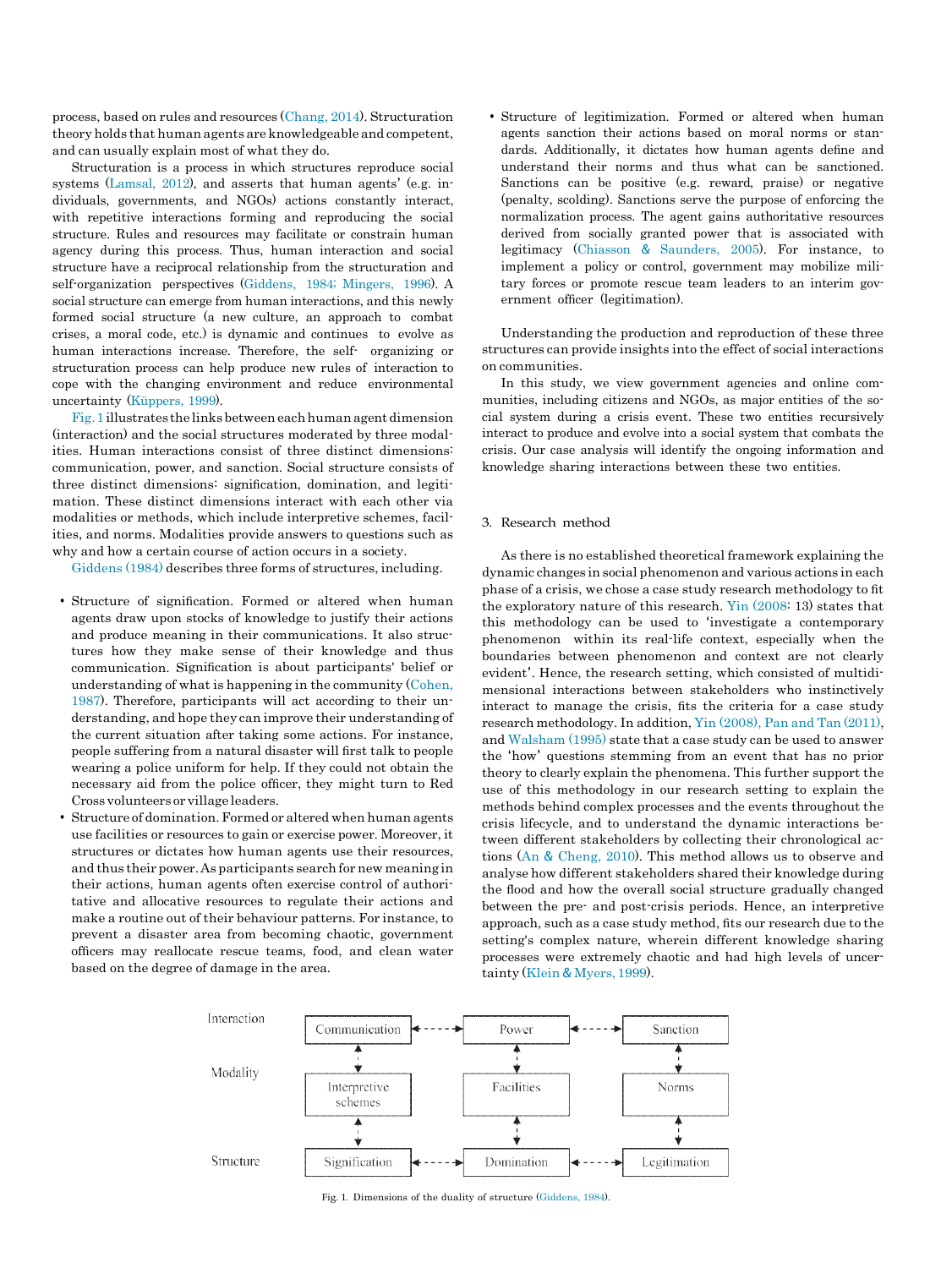Initially, we collected and analysed the data concurrently. We rigorously reviewed the relevant literature to build a set of theoretical themes and constructs from various fields such as social media applications, crisis management, and socialization and structuration theories. These themes and constructs served as our theoretical lens to provide an initial guideline for data analysis [\(Walsham,](#page-15-24) 1995). The literature revealed relevant knowledge for the case context as well as provided theoretical guidance and a sensitizing device to direct the rest of data collection and analysis [\(Klein](#page-15-25) & [Myers,](#page-15-25) 1999).

By applying these theories to the unique nature of our case, we expect to both understand the social phenomenon and discover new findings. The 2011 Thailand flood crisis was the most catastrophic in more than 50 years. More importantly, the crisis represented thefirsttime that social media played an important role as a communication medium during a crisis in Thailand. In retrospect, the main communication tools during the 2004 tsunami in the southern part of Thailand were largely 2G cellular phones and SMS services, where communication lines between different stakeholders were less complex than the social media available during the 2011 flood. In some ways, the use of social media during the 2011 flood represents the first paradigm shift in terms of how information and knowledge are shared and exchanged during a crisis. More importantly, the 7-month period of the flood crisis had distinct phases in the crisis timeline.

#### *3.1. Data collection*

In July 2011, a tropical storm triggered a 7-month long flood crisis, with floods throughout the provinces in North, North East, and Central Thailand. This on-going disaster resulted in 815 deaths, and affected 13.6 million people. About 7700 square miles of farmland and seven major industrial estates were inundated, the worst flooding ever in the history of Thailand in terms of the amount of water and people affected. Disruptions to the food and manufacturing supply chains resulted in about US\$ 45.7 billion dollars in economic damage and losses, and affected the regional production of automobiles and hard disk drives.

Social media played a pivotal role that transformed the social structure during the crisis. Individuals, communities, and organizations used their Internet and 3G enabled computers, smart phones, and tablet PCs to access social media and communicate, collaborate, and share various types of information and knowledge. Examining the knowledge sharing activities among these key stakeholders provides insights into social media's potential and limitations to combat crises.

We collected data in two phases. First, after the flood subdued in March 2012, we collected archival data from various sources, such as flood-related social media groups. We include Facebook, Youtube, and Twitter in this study, and will refer to the pre-existing or emerging social media groups primarily dedicated to flood crisis information/knowledge sharing as online communities. We collected additional secondary data from local Thai and English newspapers, government websites and reports, magazines, and published books that record factual stories about the flood from different angles. According to Yin [\(2008:](#page-15-23) 103), 'documents play an explicit role in any data collection in doing case studies.' He also emphasized the importance of using documents and archival data to corroborate and augment evidence and provide specific details for information from other sources.

After collecting the documents and online sources, we summarized the events based on the initial data analysis, which triggered the second phase consisting of planning the primary data collection process. We constructed a sensitizing device in terms of the socialization and structuration theories which provided a

guideline to establish research constructs and arguments for the primary data collection from the interviewees in the second phase.

For the second phase data collection, we contacted relevant people, such as flood victims, Thammasat evacuation centre personnel, the most influential NGOs who issued warnings and shared information about the flood, business leaders, heads of governmental agencies, and an army lieutenant (the complete list of stakeholders is listed in [Appendix A\)](#page-14-17).

Once granted permission to collect data, we conducted in-depth interviews and focus groups with the various stakeholders. The data collection process lasted 4 months and included 56 stakeholders affected by the flood crisis in the interviewing process. The interviews began with open-ended questions such as 'How did you use Social Media to cope with the flood crisis?' and 'Which types of social media were the most useful and how did you adapt their usage to the flood crisis?' After we gained an initial understanding of the situation, we proceeded to in-depth questions related to the knowledge sharing aspects of the situation. We asked such questions as 'What types of information were shared and how did you relay this to others in the community?' and 'How did you manage to share useful information or knowledge created in your community with other affected communities?' After the interview data were recorded, they were transcribed into English by a professional translator.

By interviewing various stakeholders and asking questions in focus groups, we were able to gain well-rounded insights of the phenomenon and to triangulate data with other sources, such as newspaper articles, government reports, and documents, to increase the research validity as suggested by Yin [\(2008\).](#page-15-23)

### *3.2. Data analysis*

The data was analysed at a holistic level where individual, groups,institutions and society shared information and knowledge with one another before, during and after the flood crisis. We categorized the participants into two main categories: government agencies and online communities. The former involves various government units operated under the commands of the government; the latter includes the victims, the student volunteers, the NGO,the ex-deputy Bangkokgovernor,theThai army, theYouTube channel, and the Facebook group, whose use of social media was not under control by the government.

We employed both socialization and structuration theories to interpret and analyse the data. The data were transcribed and interpreted at both the institutionalized and individualized levels. Initially, knowledge was primarily pushed from an established government in to the public at an individual level. After the flood crisis persisted and many social structures gradually changed and transformed, the data interpretation at both levels was also changed to reflect the knowledge sharing which changed to the pull multi-directional between different stakeholders including the government, which in turn created a change in social structure during the crisis.

Additionally, we divided data and investigated the crisis into three phases: pre, during and after the crisis. The relevant literature asserts that a disaster should be understood and managed in phases (Quarantelli, [1996; Reynolds,](#page-15-26) Galdo, & Sokler, 2002; [Seeger, 2006\)](#page-15-26) because problems and needs can be more specifically identified and analysed [\(Mills,](#page-15-27) Chen, Lee, & Rao, [2009\)](#page-15-27).

We consistently ensured the alignment between data, theory, and our findings [\(Klein](#page-15-25) & [Myers,](#page-15-25) 1999) until we finalized the findings. To ensure the interviewees' interpretations converged, we applied the rule of triangulation to the data sources [\(Dube](#page-14-18) & [Pare](#page-14-18), [2003\)](#page-14-18). We used multiple data sources (interviews, focus groups, news report, and archival data) to filter interviewees' and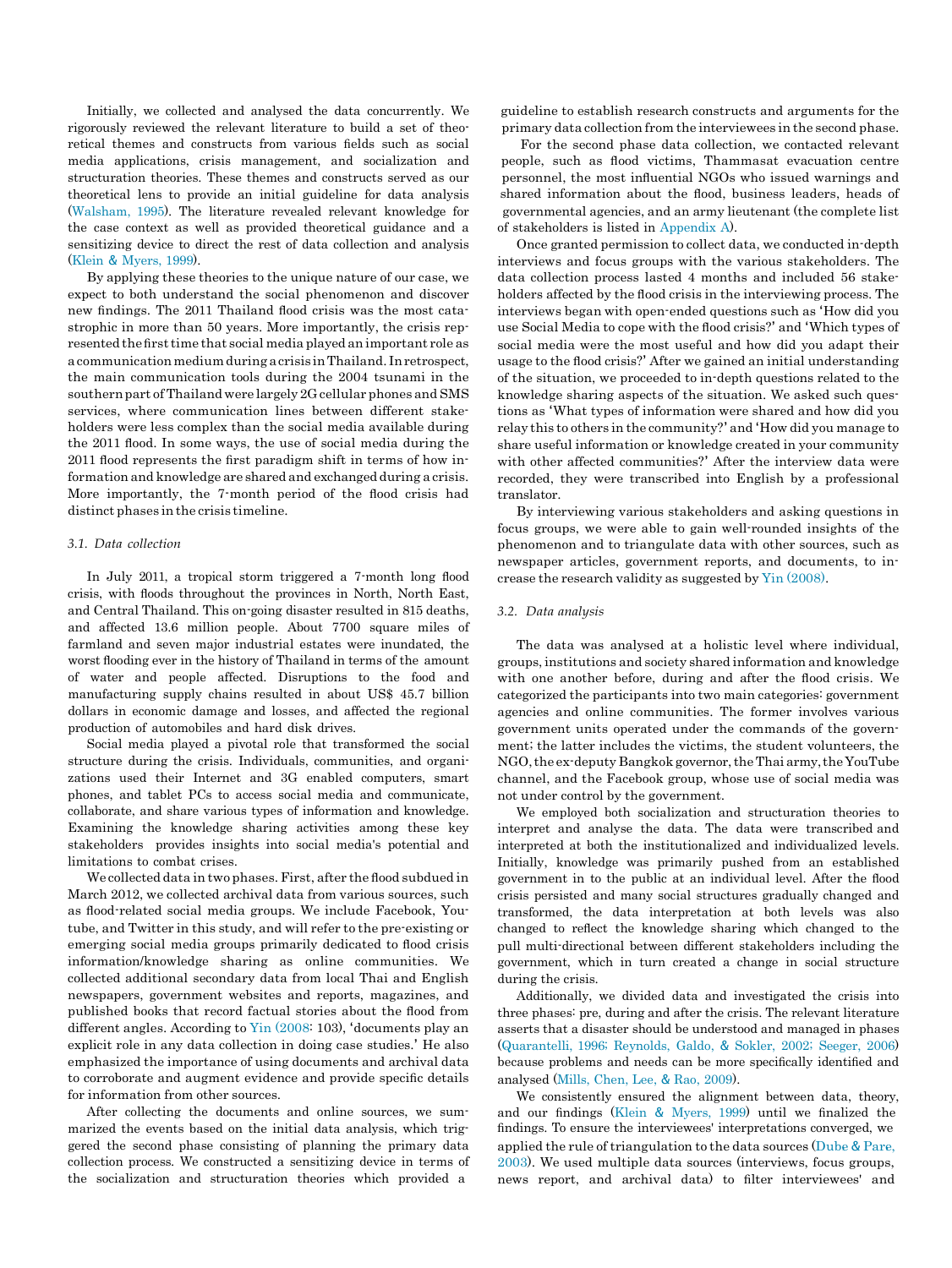researchers' 'false preconceptions' to ensure that the data was consistent. [Table 2](#page-6-0) shows the theoretical guidelines we used to interpret and analyse our data.

#### 4. Results

In 2011, the annual monsoon season started in early June instead of July, a little earlier than usual. In the beginning, the situation was deemed normal by government agencies and the general public. However, in late June the level of rainfall escalated quickly and unexpectedly, raising the water levels behind various dams in the North and Northeast regions to an unprecedented level. Eventually, the Northern provinces were flooded, with the flood slowly spreading through the North Eastern provinces. By late September, the flood covered most of North, North Eastern, and Central Thailand. By the beginning of October, the flood essentially sur- rounded the Nonthaburi and Pathumthani provinces, two buffer provinces surrounding Bangkok. By late October, several areas in the outskirts of Bangkok flooded. Bangkok was seen as the 'Last Frontier' for the Thai government to protect from the flood due to its strategic importance to the Thai economy. However, the government had vastly underestimated the velocity and severity of the crisis, and within a 5 month period from July to November, 65 of Thailand's 77 provinces were affected, with the crisis persisting for seven months. It ended officially in January 2012. This case study is divided into 3 phases: before the flood (mitigation and preparedness), during (response), and after (recovery).

#### *4.1. Phase 1: pre-crisis*

There are many useful methods to identify potential risks before a crisis to reduce the negative impact on human lives and property (Van [de Walle,](#page-15-28) Turoff, & [Hiltz,](#page-15-28) 2010). Effective mitigation and preparation efforts in the pre-crisis phase can enable prompt and adequate responses to a disaster. In this case, the situation was deemed normal, with an acceptable degree of risk for the Thai government. Different government agencies such as the Royal Irrigation Department and the Thailand Meteorological Department regularly reported weather conditions and water levels to the central government without sharing the information with one another or with other agencies at both the provincial and national levels. The flood was treated as a regular occurrence that typically occurs every year without considering the worst-case scenario. The pre-crisis measures taken by the government in 2011 were not much different from those in other years. Knowledge sharing between government agencies and from the government to the Thai citizens was centralized and occurred in a top-to-bottom fashion, and thus knowledge sharing between relevant stakeholders was scarce. The spokesperson for the government flood relief operation stated, 'The government had several websites that monitored the water level but the information was mostly between relevance

agencies since it was not expected that the situation would escalate into a crisis'.

The Thai government relied on existing government websites such as the Thailand Meteorological Department site to publish weather-related updates so that local government agencies and community members could be aware of any new development or of a potentialcrisis.

As the flood level slowly increased and the water mass began to travel from the Northerntowardthe Northeast and Central regions, the government did not feel that it was necessary to warn Thai citizens of the velocity and gravity of the situation, believing that they still had everything under control. Additionally, they wanted to avoid panic due to the uncertain information they were gathering during that time. A web portal called [Thai](http://thaiflood.com/)fl[ood.com](http://thaiflood.com/) was created through a joint effort between various NGOs to pull floodrelated data from government and other sources to disseminate information to the public. However, most Thai citizens did not pay attention to both the government and the [Thai](http://thaiflood.com/)fl[ood.com](http://thaiflood.com/) sites, as they were not heavily promoted.

'The government didn't do a good job in telling the Thai people about the flood level from the North and Northeast. They seemed to care more about not panicking the Thai citizens than telling them to prepare for the upcoming crisis', (Mr. Sasin Chalermlarb, a representative of the NGO).

Since the government did not disseminate information some active community members turned to social media, including Facebook and Twitter, to share information and knowledge (e.g. how to observe the water level; how to lay sandbags) with each other. However, government agencies considered such information as mostly rumours and chose to ignore or underestimate its importance. Thus, there was a lack of collaboration between government agencies and communities because the government preferred its one-way communication modality.

'Our group had followed the flood situation closely. We shared information among us, and we tried to warn our municipal government agents about it. However, the message was very slow in getting to the top people in the municipal office', (leader of 345Parichart Village Facebookgroup).

# *4.1.1. Pre-crisis socialization and structuring between government agencies and online communities*

The Thai flood crisis was unprecedented, and involved a high degree of complexity. In response, the Thai government adopted a regulative model based on previous flood-fighting experiences, though a creative model to propose new solutions (e.g. aggressive use of social media to effectively communicate with the public) would have been more suitable than a regulative model to manage

<span id="page-6-0"></span>Table 2

| Theoretical guidelines for data analysis.                                                                                                                                                                                                                                                                                                                                                                               |                                                                                                                                                                                                                                                                             |
|-------------------------------------------------------------------------------------------------------------------------------------------------------------------------------------------------------------------------------------------------------------------------------------------------------------------------------------------------------------------------------------------------------------------------|-----------------------------------------------------------------------------------------------------------------------------------------------------------------------------------------------------------------------------------------------------------------------------|
| Concepts in socialization theory (Gilpin, 2010)                                                                                                                                                                                                                                                                                                                                                                         | Concepts in structuration theory (Giddens, 1984)                                                                                                                                                                                                                            |
| • Individualized strategy e how individuals planned and responded to the flood • The duality of structuration<br>crisis in term of collecting and sharing information amongst themselves and<br>from institutional stakeholders such as the government<br>• Institutionalized strategy e how an institution such as a government, private<br>company, army, or NGO coordinates their actions to cope with the crisis in | • Significance $\sum$ Communication e human communication takes place when<br>human actors draw upon stocks of knowledge to justify their actions to produce<br>structures of meaning<br>Domination $\sum$ Power $\in$ human agents use their powers to allocate materials, |
| terms of information and knowledge sharing between relevant stakeholders<br>• Push strategy a communication strategy relying on one way communication<br>from an institutional agent to individuals                                                                                                                                                                                                                     | information, and other resources to produce a structure of domination<br>Legitimation $\sum$ Sanction $\cdot$ human agents sometimes sanction their actions by<br>norms or standards of morality to reproduce social structures of legitimization                           |

- Pull Strategy e an omnidirectional communication strategy where relevant stakeholders can share and exchange information between one another
-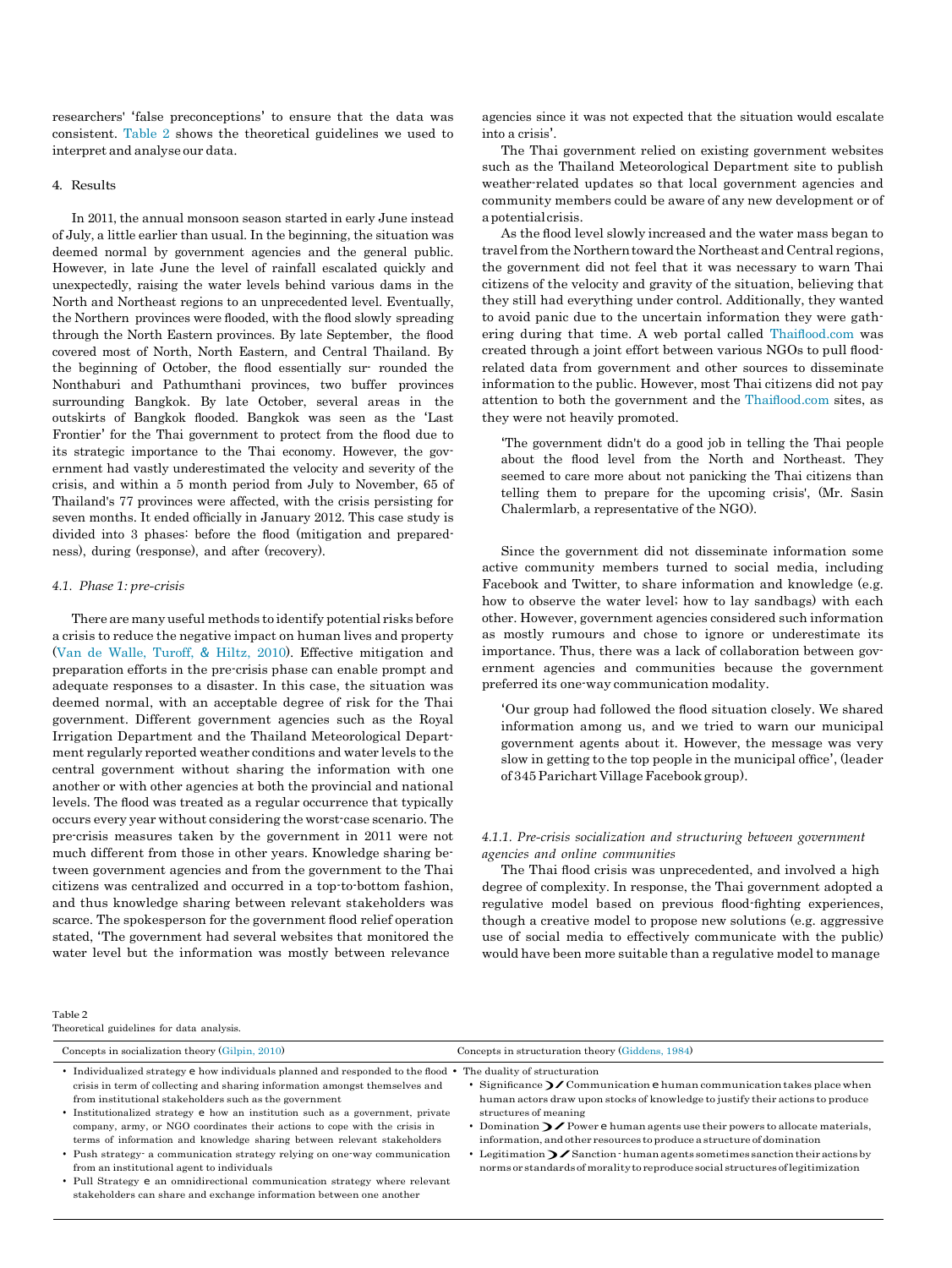projects with high uncertainty [\(Jaafari,](#page-15-29) 2003). The government chose a top-down approach to legitimize the social structure (e.g. push information to the public) and sanction human interaction (prohibit the spread of uncensored information). The traditional channel (government websites and/or portals) became the communication norm for agencies and communities.

'We frequently disseminated and shared information from various agencies with our citizens. Most people were able to follow our updates through government websites', (spokesperson for the government flood relief operation).

In summary, through the lens of socialization theory, we can see that when preparing for the emerging crisis, the Thai government did not use social media, as they aimed to convey to local agencies and social community members uniform messages of what the government stands for, the roles of the online community members, and what is expected of them. Authority ranking relationships often dominated the pre-crisis stage because the government feared that its authority or status was challenged [\(Menon](#page-15-17) et al., [2006\).](#page-15-17) Institutionalized strategy dictates a formal hierarchical relationship, with a fixed sequence and defined timetable to promote direct interaction between agencies and community members. Unified messages broadcast and announced via government websites and TV programs are generally the communication forms used in the institutionalized strategy. Government agencies have strict control of the content in these unified messages, communication channels, target populations, and communication intervals. Local government agencies, such as police officers, city mayors, and government website administrators are responsible for executing crisis management activities based on the unified messages from the central government. The use of the institutionalized strategy to prepare and prevent a crisis is intended to create common and standardized experiences that the public can uniformly interpret and respond to. Through the lens of structuration theory, we can see that the legitimation structure was reinforced as the government attempted to control flows of information based on the traditional approach of one-way communication (norm).

# *4.2. Phase 2: during-crisis*

During a crisis, information sharing should address victims' needs by providing immediate help, such as medical services and evacuation (Van [de Walle](#page-15-28) et al., 2010). In this case, social media were primarily used to facilitate communication between online communities and the flood victims. During this phase, the Thai government was still using TV as its primary medium to communicate with local agencies and flood victims about the ongoing situation, and using their websites sparingly as a secondary outlet. However, as the information provided by the Thai government quickly became outdated and obsolete, information sharing through social media by NGOs and citizens began to gain momentum. As the flood crisis persisted, the government began to distribute information using various social media channels and to incorporate these into Thaifl[ood.com,](http://thaiflood.com/) and initiated a collaboration with a major online social community, called [kapook.com,](http://kapook.com/) to establish the 'Thailand Information Center', to provide aggregated daily information updates about victims in different areas. At the peak of the crisis, the already stretched government had to allocate their limited resources to front-line aid efforts. Although they tried to allocate some resources for social media communication, most information received from different resources was unfiltered, and some consisted of rumours or inaccurate information. For instance, the Director General of the Royal Irrigation Department told Reutersnews on 14October that'I canconfirmthat Bangkok is going to

be spared from the flood' (Thepgumpanat, 2011), yet parts of Bangkok were flooded days later.

After the public no longer considered government agencies a trustworthy source of information, online social communities in Thailand quickly mushroomed and became the de facto source of information and medium to share information among Thai citizens. More than 50 Facebook groups formed during the crisis, most established in Bangkok because it was the least affected city.

'It was total chaos. At first we were following the news on TV and radio but then time-after-time and day-after-day we kept getting the wrong information from those sources, so we decided to switch to social media to find up-to-date information', said a victim who stayed at an evacuation centre as his single-storey house was completely underwater for 2 months.

These emerging online communities effectively updated information and news about water levels in different areas and located the whereabouts of missing loved ones. Live pictures and videos sent by people from the affected areas were quickly updated and shared among community members. This useful information enabled government agencies to prioritize resource allocations.

'We were able to pull some useful information created by Thai citizens from social media and then we disseminated that information through our Royal Army Facebook page', (Thai army representative).

Another government agency-based group, the Flood Relief Volunteer Center, used crowd-sourced intelligence from various citizen sources to help flood victims throughout Bangkok.

'We were able to gather information from each affected district. Useful information such as the water level and damage were reported to us and then we relayed that to our members through social media channels', (Director of The Flood Relief Volunteer Center).

Another successful example of using social media to cope with the crisis was the Roo-Soo-Flood (Know How to Cope with Flood) online community, formed by a group of volunteers with experience in mass communication. They made creative use of YouTube to educate people on effective measures of dealing with various flood-related issues, such as forming emergency response plans, timing evacuations, and so forth, and how to avoid unnecessary panic.

'Our group started with 3e4 friends whoweredigital artists. We thought that there was information overload on the public, so we decided to create easy-to-understand You Tube videos about the flood. It became a big hit. We had more than 100,000 views on the first day alone. Our video was being spread very fast and a lot of people befriended us on our Facebook page … in the end, we had more than 10 videos about the flood to educate people on how to deal with it. Basically, we provided information to people on how to live their lives for the next two months with the flood', (founder of the Roo-Soo-Flood group).

# *4.2.1. During-crisis socialization and structuring between online communities*

Since the public had lost trust in government agencies and turned to online communities during the preparation phase, online community sources had higher credibility. Collaborating and coordinating with credible sources is an important crisis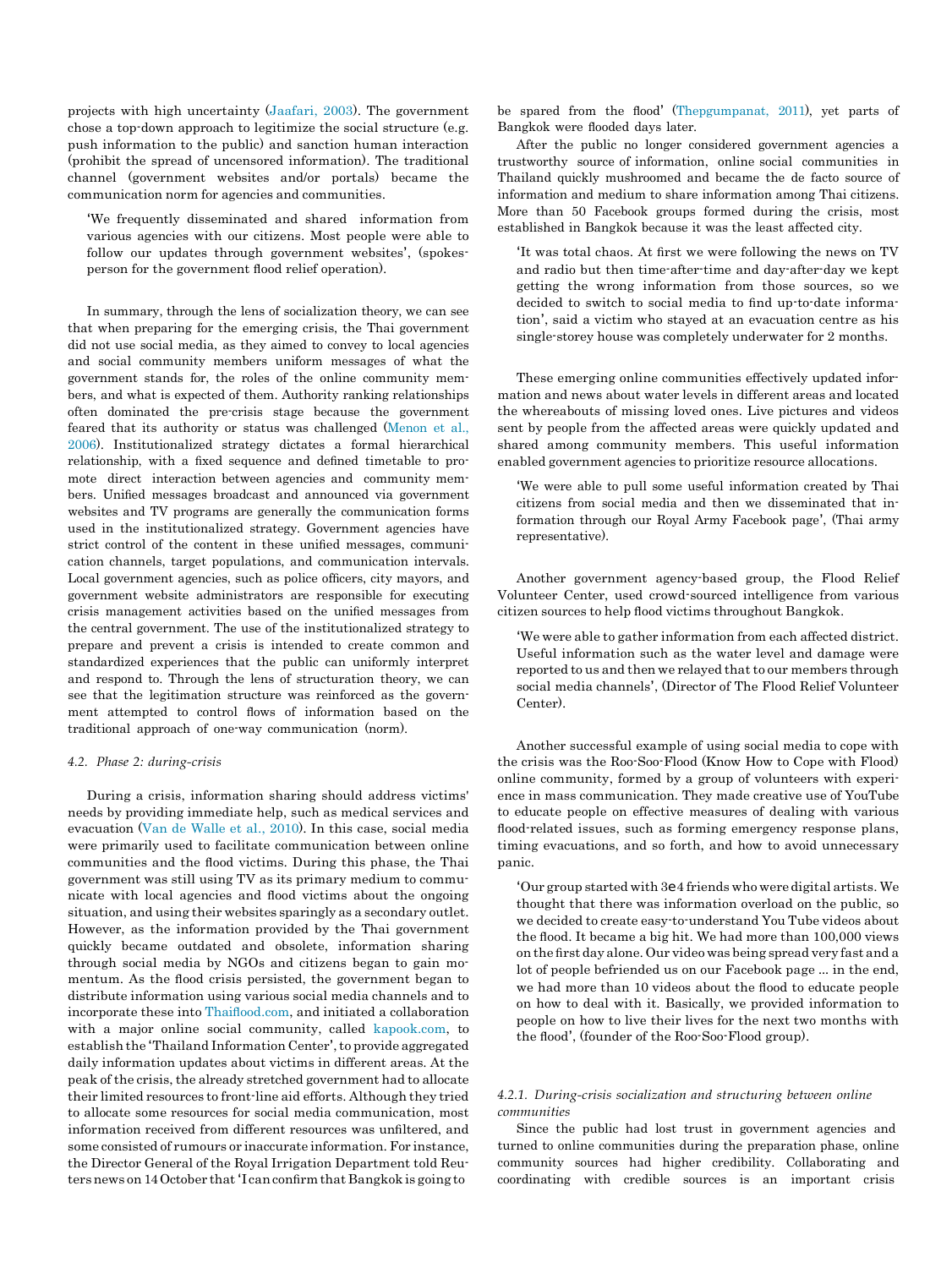management practice because it can help gather and disseminate accurate and consistent messages, find experts in proper areas, and create strong relationships with the public [\(Veil](#page-15-30) & [Ojeda,](#page-15-30) 2010). From the structuration theory perspective, communities used social media to collaborate and build credible sources of information. The grass-roots movement grew into a multi-dimensional information sharing network and strengthened after the social communities gave up relying on the government's one-way efforts (e.g. TV broadcasting, rescue teams) to search for family members.

'We basically had to take care of 5000 victims in our evacuation centre by ourselves. I personally used social media to disseminate the necessary information to the people who worked closely with me. We gathered a lot of resources through social media and we tried to keep involvement with the government to a minimum', (Rector ofThammasat University).

Another community leader, the leader of the Charun Fight Flood group also used social media to report information to the neighbourhood.

'We waded through water each morning, afternoon, and evening to take photos of the neighbourhood to report the flood situation to our Facebook members. Pretty soon, other flood victims who joined our Facebook group started to share information from inside their homes. We were able to get contributions from people who were stuck in their houses in terms of water levels and other necessary information. Basically, the whole community came together to share information to help one another', (leader of the Charun Fight Flood group).

The government agency was overwhelmed with front-line aid efforts and could hardly divertits limited resources to deal with the omnidirectional information sharing from social media sources. Without the resources to dedicate to filtering the information, the agency often posted inaccurate information on its portal. Consequently, the social media effort not only diluted agency efforts, but also created further chaos. In the face of imminent danger, the communication between agencies and social communities was disrupted.

'There was a lot of misinformation passed around during the flood. We were not sure what was right or wrong information as different media outlets often reported contradicting messages, especially the current water level in each affected area', (a flood victim).

Social communities, then, created their own ways to enforce rules and generateresources (information and knowledge). In other words, social structures emerged to fit the needs of each online community. Human interaction primarily took place among members within their own social structures.

During the crisis, community members often exchanged updated information with each other, and expressed different views about the crisis rescue activities organized by government agencies. The individualized pull strategy was often used during the crisis, fostering diversity in public views and expectations about governmental rescue efforts. This pull strategy is informal, and can address the unique needs of heterogeneous members. For instance, some members may use Twitter to send out a short message to close friends and remind them to evacuate their house as soon as they know the latest development in the flood crisis. Other members may post pictures on Facebook showing water levels exceeding the safe zone, and then instantly message their friends. Individualized strategies can promote peer-to-peer interactions

and individualized experiences. The intention of sharing information and knowledge with others is primarily based on a social networking sharing culture, such as fairness, identification, and openness (Pi, [Chou,](#page-15-31) & Liao, [2013\)](#page-15-31). During the crisis, online community members bonded and shared knowledge because of a common identity (victims or their relatives) or purposes (e.g. rescuing victims). A communal sharing culture is typically seen during the crisis fighting stage. The idea that 'what is important to me is also important to others' is evident in the information and knowledge sharing process during the crisis stage.

In addition, the individualized strategy has no predefined timetable and sequence to share information between community members and between agencies and members. Only the most urgent and important information will be circulated quickly during the crisis. As a result, online community members often resort to an individualized pull strategy to cope with crises. Equity matching relationships are prevalent because knowledge about fighting a crisis is shared by a person either because another person needs it or because someone has shared something useful. The dyadic relationship can help equalize the benefits for both the sender and recipient [\(Boer](#page-14-7) et al., 2011). Government agencies became less influential in online communities while combatting the crisis because they wanted to avoid chaos and were constrained by multiple layers of government regulations aimed to ensure information accuracy before it is shared with the public.

In summary, we can see through socialization theory that during the crisis, social media became the primary information sharing channel for community members. There was little information flow from community members to government agencies. The online communities mobilized social media resources on their own instead of relying on government agencies' central resource allocation. When the communities' members created their own way of using social media to share information and knowledge, they produced the structure of domination according to the structuration theory. The structures emerged and changed according to the needs of each online community (e.g. the Charun Soo Flood group, the Parichart356 group). Social media were employed as powerful tools for online communities to gain power (over the government and its way of sharing information and mitigating the crisis) and thus dominatethesituation.

# *4.3. Phase 3: after the crisis*

The primary objective in this phase was to enable individuals and organizations to return to normal life, share compassionate stories, obtain emotional and physical support from their peers, and gather the information necessary to recuperate from the flood damage [\(Ahmed,](#page-14-19) 2011). Thus, after the crisis, government agencies began to publicize information, such as successful recovery activities executed by volunteer groups, and various medical services available to victims in different locations. Facebook was the main social medium used to offer these post-crisis services. To prevent similar disasters in the future, the Thai government launched the National Flood Prevention Initiative to aggregate and archive past information related to the flood crisis in a central repository database for future reference. The ultimate goal was to turn this initiative into a national-level flood prevention program involving all agencies that participated in the rescue efforts during this flood.

'We set up a national-level flood prevention program to take care ofthe Thai people after the flood. Basically, we provided the necessary information to our citizens on how to file a flood victim claim, so each household could get up to 20,000 baht (\$500) to fix their houses and help them cope with hardship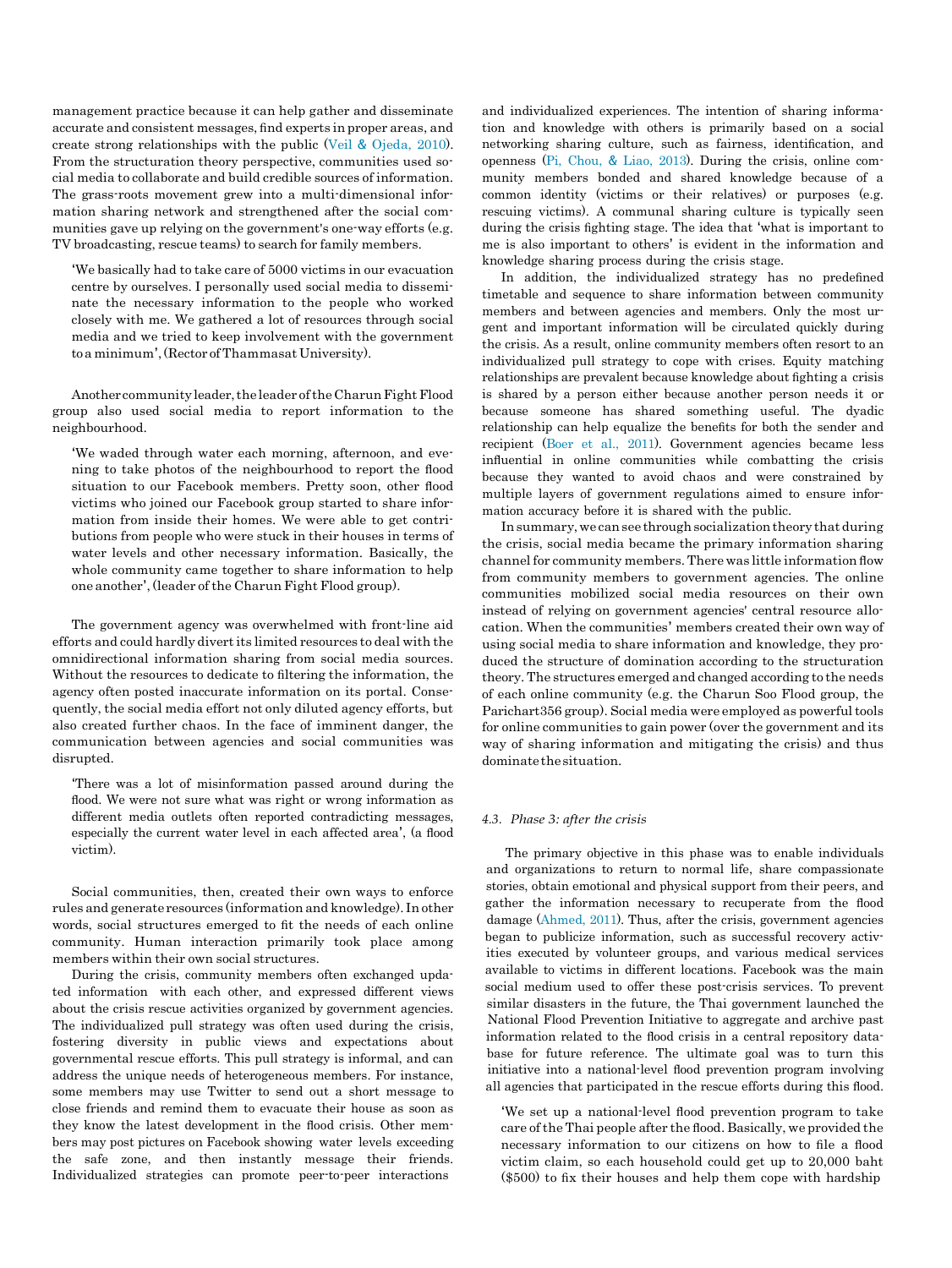after the flood', (Spokesperson for the government flood relief operation).

The director of the Flood Relief Volunteer Center used Facebook to call for volunteers to clean up the community. He said:

'We used social media to call for thousands of people to come out on the street to attend the 'Big Cleaning Day', where people gathered and helped clean up each other's neighbourhoods'.

In addition, the Flood Relief Volunteer Center also used Facebook to provide updates about several volunteer projects around Bangkok (the centre of most volunteer projects), since it was the last city hit by the water, and the first to recover from the flood. The volunteer centre provided daily updates on its Facebook page, in terms of which volunteer projects need how many people, or what kind of resources they needed that day (e.g. more plastic bags, more rice). During the day, the volunteer centre updated the situation several times to let those who want to volunteer know which projects already have enough people and resources and which still need more people and how to join those projects. This was a cre- ative and useful way to call for volunteers and allocate sufficient resources for each project.

After the crisis, government agencies and many online social communities began to share information about the volunteering activities available to assist victims in their recovery process. Many agencies continued their corporate social responsibility (CSR) efforts by building relationships with people who were actively involved in various rescue efforts during the crisis.

'PTT used social media extensively to help the flood victims. As the biggest Thai oil company, we used social media to disseminate information about oil and natural gas availability, since a lot of people needed to mobilize their assets after the flood. The information about oil and gas availability was very important to the flood victims', (Vice President of the Corporate Communication Department at PTT).

A large number of people collaborated to organize and promote recovery activities on Facebook and Twitter. These social members also used these two media to provide moral support to each other and to victims. Other social communities used YouTube to share parodies and homemade video clips with victims to help reduce their stress levels during the recovery process.

'We created a funny and memorable video of the flood, in the hope of lightening victims' moods. In a way, we wanted this memory to be shared among community members so they could remember this flood for a long time and to share what we as a community went through', (Leader of the 345 Parichart Village Facebook group).

# *4.3.1. Post-crisis socialization and structuring between government agencies and online communities*

During the recovery phase, both government agencies and online communities recognized their inefficiency and ineffectiveness in dealing with such a large-scale project with its high degree of uncertainty. They began to identify the importance of overall efforts to leverage social media to their advantage. The National Flood Prevention Initiative is a national effort to archive all lessons learned from this disaster and to use them to avoid making similar mistakes in the future. Their actions produced new structures of meaning for the use of social media to combat flood disasters. In the

meantime, social communities have continued to use social media to help the remaining disaster areas by drawing upon stocks of knowledge (e.g. recovery advice) from the public. Social media enabled communities and government agencies to gain a sense of control through meaningful actions (e.g. volunteering, donations, food supplies, recovery advice, jokes, and expressions of caring and empathy) that promoted a sense of self-efficacy (Veil, [Buehner,](#page-15-32) & [Palenchar, 2011\)](#page-15-32). As such, social media became a new platform for communities and government agencies to share information and support. Their actions also produced new structures of mean- ing for the use of social media in the recovery phase.

'I believe social media is possibly the mostimportant tool for the future incombating crises. I used it effectively and learned many valuablelessons during the flood. I'll definitely use it again inthe future with my group when the next disaster hits', (Ex-deputy of Bangkok's Mayoral Office).

The major efforts of government agencies and online communities were to help victims recover from the damage and return to a normal state after a crisis. The success of some online communities in assisting rescue efforts may be brought to the attention of government agencies to receive recognition. Government agencies can also use some lessons learned during the crisis to improve the recovery effort. The two-way communication process between government agencies and community members began to take shape. Since most community members did not have the resources to support rescue efforts, they continued to spread and share information with government agencies and to ask for additional resources. In addition, the government continued to push information to the public regarding its available resources to expedite rescue efforts.

In summary, through the lens of socialization theory, we can see that there were simultaneous synchronous and asynchronous flows of information between the government and online com- munities. During the post-crisis period, both the government and communities used social media. Many online communities (on Facebook) acted as small collaboration centres, including government units, to share recovery knowledge (e.g. how to clean houses that have been under water) and gather volunteers for several projects (e.g. the 'Big Cleaning Day'). Recovery efforts were more successful as institutionalized and individualized strategies were employed at the same time. Through the lens of structuration theory, we can see that both government and communities created a new structure of meaning (signification) for the use of social media. Social structures changed, especially in terms of how the government perceived and utilized social media for crisis management.

[Table 3](#page-10-0) shows how social media were used before, during, and after the crisis to create a new social structure.

[Fig. 2](#page-11-0) depicts the changing interactions between government agencies and online communities throughout the crisis, with interactions and the use of social media conceptualized through the socialization and structuration theories in each phase of the crisis. Each line indicates the direction and intensity of information flow between government agencies and community members, and between community members.

According to Tapia, Moore, and [Johnson](#page-15-33) (2013), as a crisis progresses, government agencies and communities require different information. Therefore, [Fig. 2](#page-11-0) also shows the dynamic of information needs throughout the crisis lifecycle. This dynamic accounted for the different interactions among the online communities and government agencies in each phase of the crisis.

In short, the government pushed or published information on their websites using one-waycommunication to create a legitimate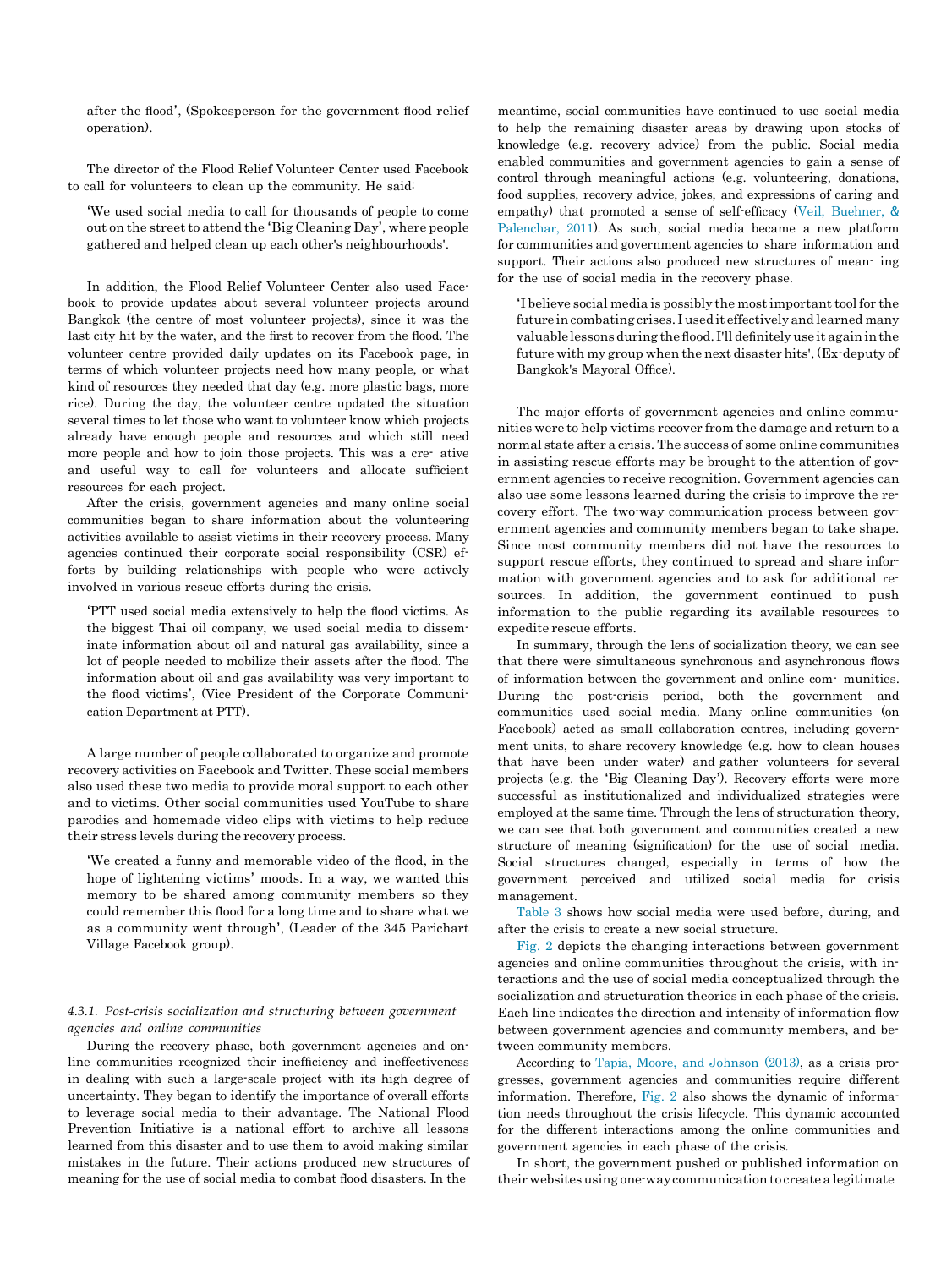<span id="page-10-0"></span>Table 3

| Use of social media in crisis management in terms of socialization theory and structuration theory. |  |
|-----------------------------------------------------------------------------------------------------|--|
|-----------------------------------------------------------------------------------------------------|--|

| Phases |                                                                                                                                                                                                                                                 | Socialization theory                                                                                                                                                                                                                                                   | Structuration theory                                                                                                                                                                                                                                                                                                    |
|--------|-------------------------------------------------------------------------------------------------------------------------------------------------------------------------------------------------------------------------------------------------|------------------------------------------------------------------------------------------------------------------------------------------------------------------------------------------------------------------------------------------------------------------------|-------------------------------------------------------------------------------------------------------------------------------------------------------------------------------------------------------------------------------------------------------------------------------------------------------------------------|
| Pre    | The Thai government created two official websites<br>and used these to provide weather-related                                                                                                                                                  | uniform structure. Authority ranking-based mode of a top-down approach to legitimize the social                                                                                                                                                                        | Use of institutionalized strategy to form a collective, Producing legitimacy. The Thai government adopted                                                                                                                                                                                                               |
|        | information updates. The government considered the knowledge sharing<br>information shared by members in online<br>communities as mostly rumours and chose to ignore<br>them. Attempted to control communication and<br>convey uniform messages |                                                                                                                                                                                                                                                                        | structure (e.g. push information to the public) and<br>sanction their unified messages (prohibit the spread<br>of uncensored information and legitimize their own<br>messages/websites). The traditional channels<br>(government websites and/or portals) became the<br>communication norm for agencies and communities |
|        | During Communication between the government and online Use of individualized strategy for varied, informal                                                                                                                                      |                                                                                                                                                                                                                                                                        | Producing dominance: structure of domination was                                                                                                                                                                                                                                                                        |
|        | communities was disrupted. Online communities                                                                                                                                                                                                   | communication among communities. Communal                                                                                                                                                                                                                              | produced when community members created their                                                                                                                                                                                                                                                                           |
|        | began relying on each other to share information and sharing mode of knowledge sharing<br>knowledge via social media                                                                                                                            |                                                                                                                                                                                                                                                                        | own way of using social media to share information<br>and knowledge. Social media were employed as<br>powerful tools for online communities to gain power                                                                                                                                                               |
| Post   | The government began to use social media as its main Use of both institutionalized and individualized                                                                                                                                           |                                                                                                                                                                                                                                                                        | and thus dominate the situation<br>Producing significance: People's actions produced                                                                                                                                                                                                                                    |
|        | channel to organize recovery activities                                                                                                                                                                                                         | strategies to create the duality structure of formal                                                                                                                                                                                                                   | new structures of meaning for the use of social media                                                                                                                                                                                                                                                                   |
|        |                                                                                                                                                                                                                                                 | and informal communication. The flow of knowledge to combat a flood disaster. Social media were<br>sharing was changed: both push and pull strategies<br>were used as the government learned that the<br>equity-matching mode of knowledge sharing was<br>also helpful | perceived as a powerful tool (an altered interpretive<br>scheme) instead of a medium that caused rumours<br>and uncontrollable information dissemination                                                                                                                                                                |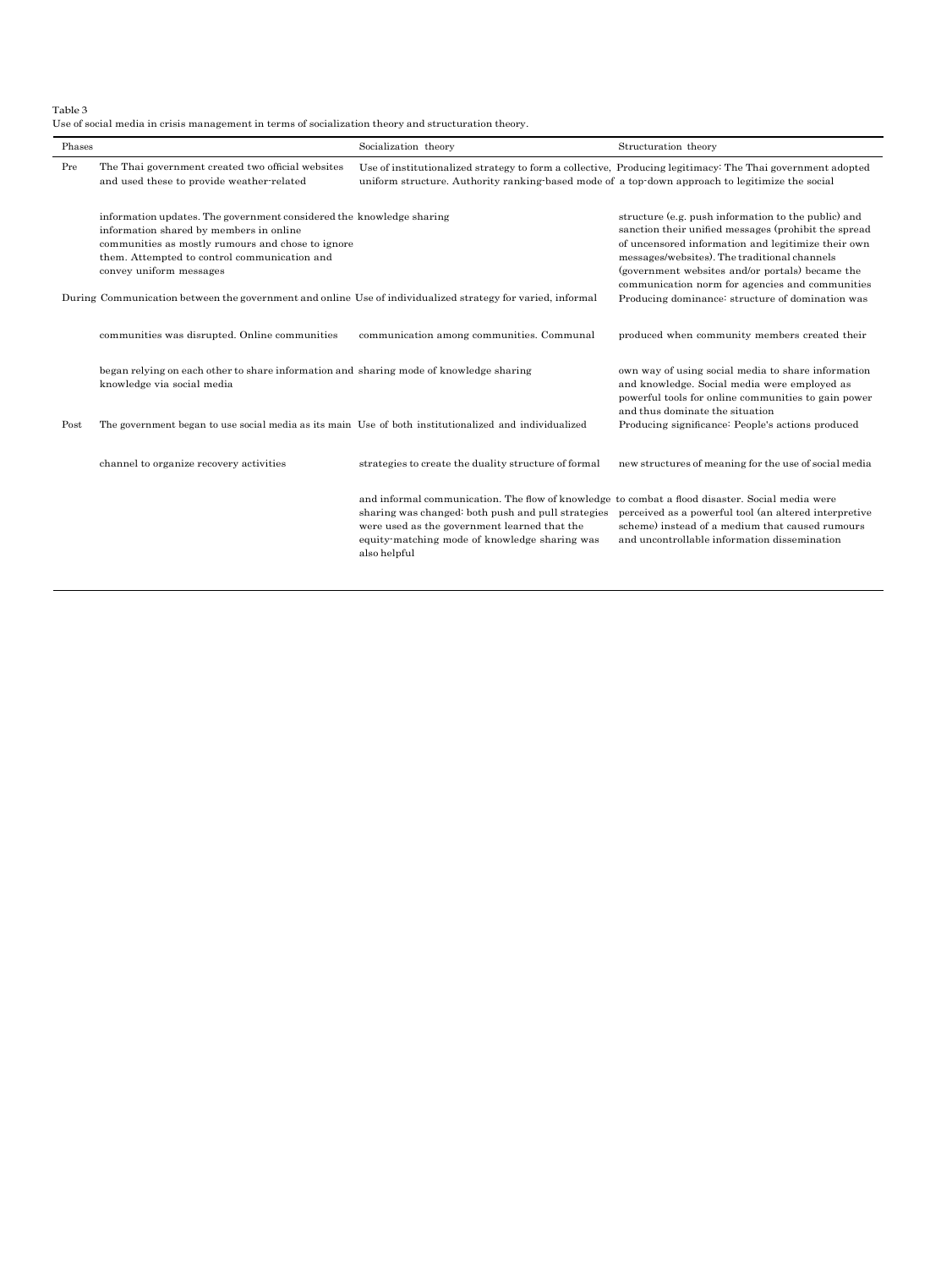

<span id="page-11-0"></span>Fig. 2. Conceptual model of 2011 Thai Flood Crisis.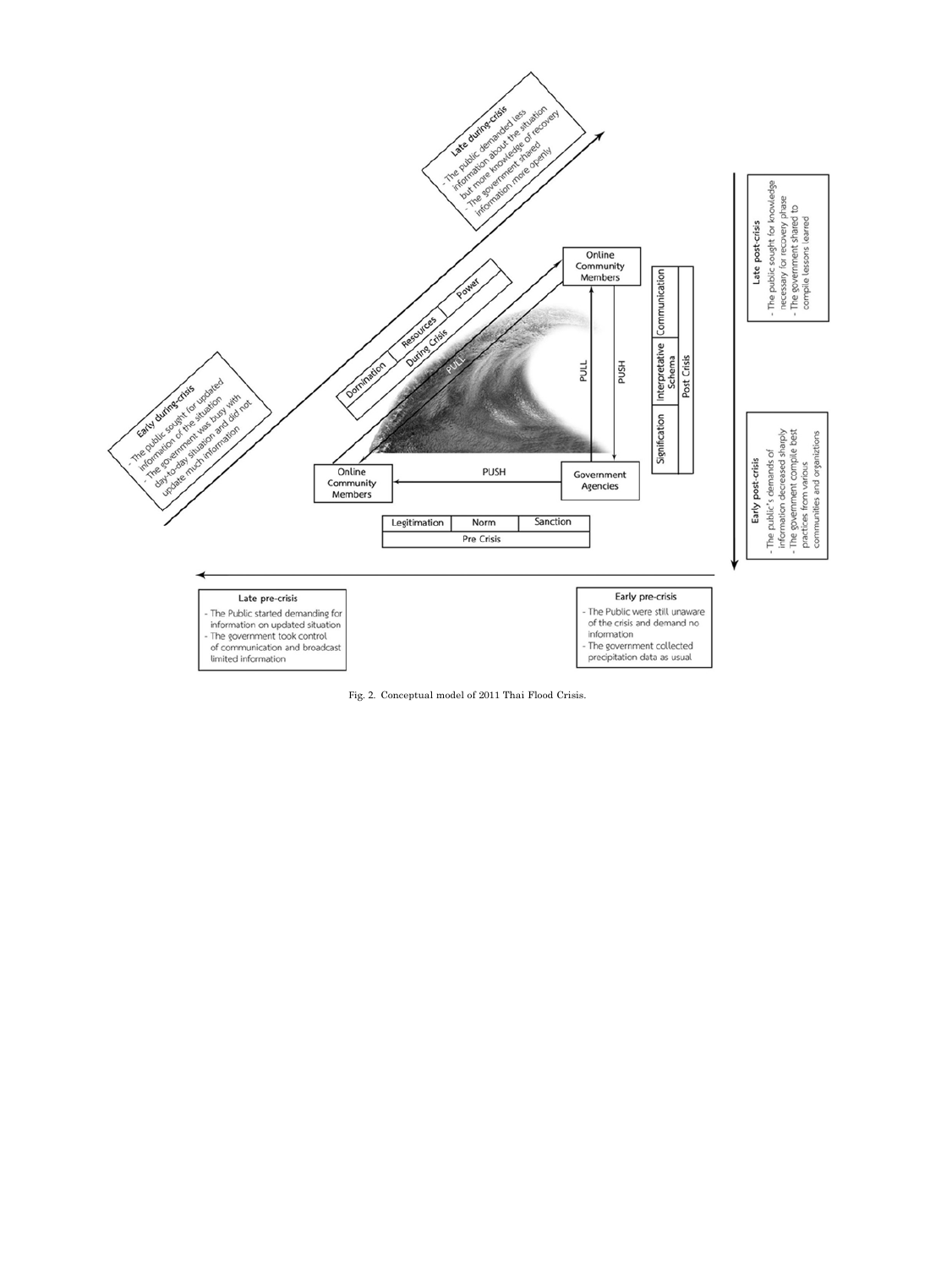structure of information and communication. The public therefore turned to social media during the crisis as the need for more information dramatically increased, resulting in the emergence of several online communities. The public, NGOs, and other organizations began to share information and knowledge among themselves, since the government failed to provide updates with sufficient and relevant information. The pull-mode of two-way information sharing between NGOs and other online communities was evident during the crisis. Empowered by social media, the public created a structure of domination (the online communities for information sharing) that fit their information needs. After the crisis, information needs changed from the need for updates about the situation to the need for knowledge about how to clean up, how to fix their houses, etc. Both online communities and government agencies realized the usefulness of social media and used it to exchange information with each other in both the pushand pull-modes.

# 5. Implications

#### *5.1. Practical implications*

The case study contributes applicable knowledge for government and community leaders looking to facilitate interactions between users in the same and in different communities, between government agencies and online community members, and to better prepare for a future crisis. Analysing the case through using socializationandstructurationtheoriesallows a richunderstanding of how social media were used in each phase of the crisis and how social structures changed through the crisis cycle. From the case analysis, we derived both good practices and other practices that require more verification through future research. Following [Reynolds](#page-15-34) et al. (2002) at the CDC, we recommend dividing crisis communication planning into phases, with each emphasizing different activities.

#### *5.1.1. Pre-crisis*

The Thai government agencies favoured traditional media (e.g. TV and radio) over social media, drastically underestimated their usefulness in the pre-crisis phase. [Lachlan](#page-15-35) et al. (2014b) also demonstrated a similar trend of underutilizing social media in managing crisis. The government's institutionalized strategy, proved an ineffective socialization strategy in terms of sharing information with the public and helping them prepare for the crisis. The top-down approach of dominating the process of information dissemination and human interaction cannot adequately prepare the pubic for potential natural disasters because of their unpredictable nature.

In other words, the government agencies did not make the information widely accessible and did not communicate the full truth of the situation. However, communicating with honesty and candour, and maintaining accessibility are two of the ten crisis communication recommendations provided by Seeger [\(2006\).](#page-15-4) Failure to follow such practices caused chaos when the threat became a crisis. Besides, beginning to use social media too late and with no strategy could also result in chaos [\(Lachlan,](#page-15-36) Spence, Lin, [Najarian,](#page-15-36)& [Greco,](#page-15-36) 2014c).

Therefore, in this phase, government agencies may want to legitimize the use of social media in knowledge sharing, accept it as a norm, and embrace it as a useful tool, consistent with the CDC's crisis and emergency risk communication outline [\(Reynolds](#page-15-34) et al., [2002\)](#page-15-34) indicating that the public should be educated during the pre-crisis period. Governments should establish a central single unit (e.g. a social media command centre or 'war room') and invite online community leaders and members to actively participate in

the knowledge sharing process. Formalizing the use of social media in addition to traditional media can provide a more structured line of communication between government agencies and online communities, as well as improve knowledge sharing effectiveness. According to [Lachlan](#page-15-3) et al. (2014a), a social media manager that is capable and experienced in managing communication throughout a crisis should be assigned and provided with the appropriate authorization. Monitoring and analysing information on social media before the crisis could allow a crisis manager or government to identify the public's needs.

### *5.1.2. During-crisis*

Information must be checked constantly for accuracy and further validated, especially that collected through social media, as there may be too many creators, producing too much data, and inhibiting the media's utility [\(Lechlan](#page-15-35) et al., 2014b). However, ensuring information accuracy during a crisis is very difficult because there is usually a massive amount of information exchanged, much of which is not properly tagged and managed. Information overload can often occur when social media are used to combat a crisis without understanding the information and knowledge transfer process. Thus, processes or system controls must be in place to monitor and evaluate the information and knowledge being stored and shared [\(Yates](#page-15-11) & [Paquette,](#page-15-11) 2011).

To better manage and control the massive flow of information during a crisis, the case study indicates that a strong and active leader of small communities is needed. The leaders of the Parichart 345 group and the founder of the Charun Soo Flood group are good examples. They verified and updated information, as well as connected to other reliable networks and online communities that alsoproviderelevantandhelpfulinformation[.Lachlanet](#page-15-36) al.(2014c) suggest a similar strategy wherein information from localized hashtags tends to be more relevant and useful. Besides, previous crisisresearch(e.g[.Spence,Lachlan,](#page-15-37)& [Grif](#page-15-37)fi[n,2007\)](#page-15-37) hasshownthat individuals prefer information from within their own social networks rather than messages from centralized sources. Therefore, online communities, comprised of friends and friends of friends could play an important role in bridging gaps between traditional data sources (provided by the government) and widely available unknown sources in social media [\(Tapia](#page-15-33) et al., 2013).

For governments, the case study shows that information can quickly disappear on social media, so important information must be repeated. Messages of self-efficacy are particularly helpful for the public as this decreases their feelings of uncertainty, imminent danger, and provides more feelings of control [\(Reynolds](#page-15-34) et al., [2002\)](#page-15-34).

#### *5.1.3. Post-crisis*

Knowledge sharing is also important in the post-crisis period. Victims need information about how to clean up and deal with potential hazards from flooding, either in their homes or in communities. Social media played an important role in spreading such knowledge after the Thai flood crisis. Many lessons learned by the public were posted on social sites, though the government should make official attempts to validate the shared knowledge by transferring these lessons into an established crisis expert system. In addition to the rewards given to those online communities and their members for their meaningful actions, the government should formally accumulate stakeholders' knowledge and also include this within an official crisis response system [\(Reynolds](#page-15-34) et al., [2002\)](#page-15-34). These efforts could not only help reconstruct disaster sites but also transform social sites into trustworthy plat- forms for both government agencies and online community members to use in combating future crises.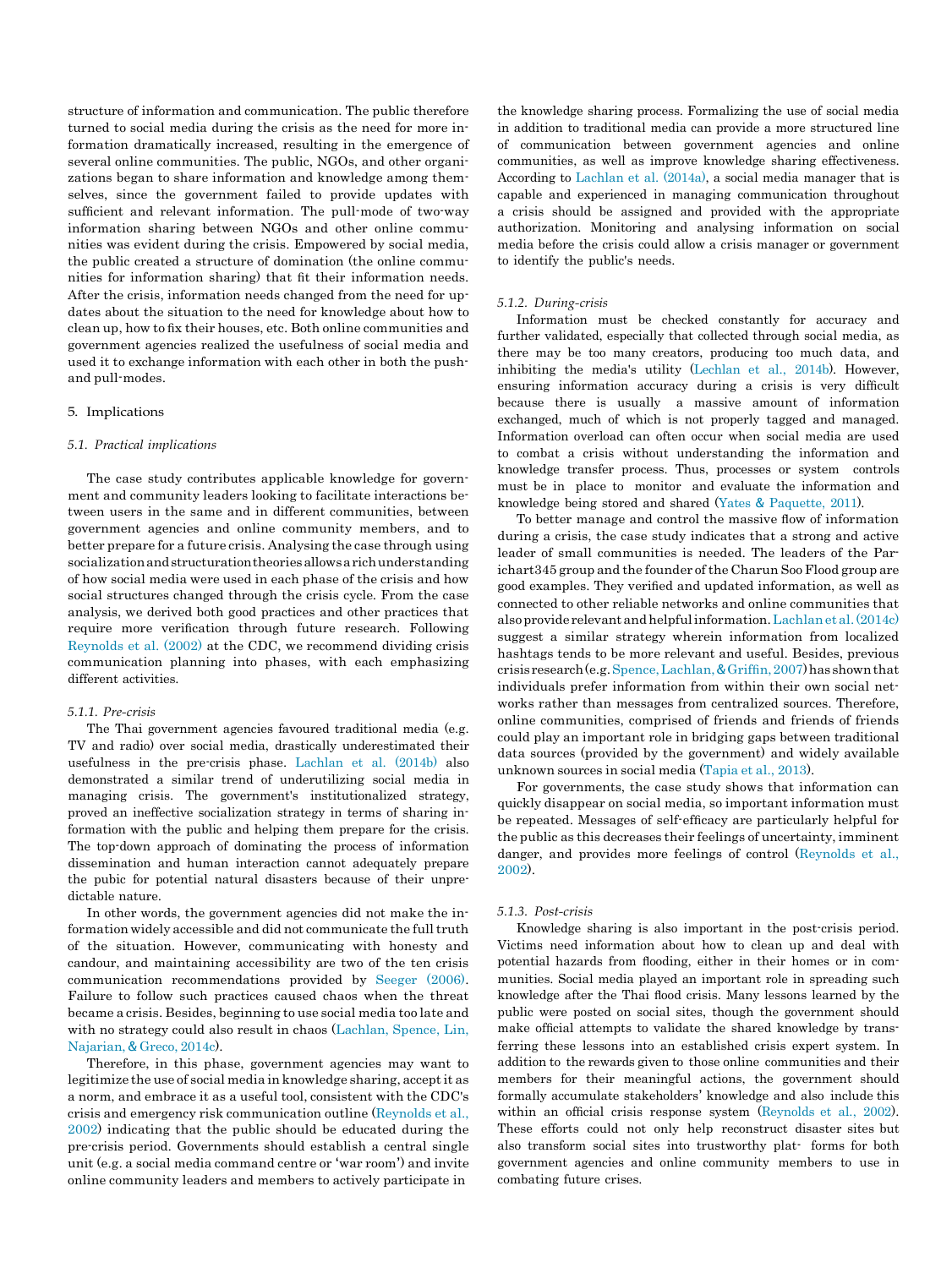In addition, social media can be used to express and share support and affection [\(Lachlan](#page-15-35) et al., 2014b). In this case study, social media was used during the post-crisis phase to not only share knowledge but to express empathy and caring, improving the general atmosphere while providing a good method for the public to express concerns to government agencies and business organizations.

# *5.2. Academic implications and future research*

Beyond the control of most governments, the use of social media to manage a crisis often stems from the increased uncertainty and social instability. The public decides to adopt social media and selforganize their interactions among themselves and with government agencies. In the process of restructuring social dynamics before, during, and after the crisis, structuration theory provided the means to explain how social media-based interactions between agents and communities reduce or increase uncertainty. More importantly, the theory clarifies the human factors (e.g. communication) related to introducing a social medium as a toolto manage a crisis.

Depending on the aspects of socialization theory employed, from institutionalized to individualized strategy, government agencies can interact with community members by controlling the direction and intensity of the information flow. Based on human interactions and social structures, structuration theory considers three distinct dimensions of human agents and social structures: legitimation, resource allocation, and communication modes. Integrating these dimensions into social strategies enables researchers and practitioners to systematically examine any crisis events.

Our conceptual model treats the crisis as process and embeds descriptions of the role of social media within the crisis lifecycle. The model serves the research purpose of understanding the social media communication and knowledge sharing processes to cope with the Thai flood crisis. The general process model could also be useful and applicable in investigating crises in which more traditional communication channels (e.g. TV and Radio) or older technologies are in play because this model focuses on understanding the communication processes across different stages of crisis, independent of the communication technology in focus. Future research may analyse and design effective communication processes, and try to optimize the use of both traditional and social media for effective communication.

Additionally, while some studies investigate how social media can be used to combat a crisis, previous studies usually focus on only one or two phases (e.g. [Lachlan](#page-15-36) et al. (2014c) focused only on the early stage of the winter storm Nemo), or treat crises as a whole whereas. Our model treats each phase as interrelated units (phases) in which information needs change [\(Tapia](#page-15-33) et al. 2013). If these needs are not responded to and managed, they could prolong each phase, make the situation worse, and affect the information needs in the next phase. Therefore, future researchers should further investigate each phase and see how various types of social media can play different roles in responding to different information needs during each timeframe. This is also in consistent with [Seeger's](#page-15-4) (2006) argument that communication practices and their purposes differ in each crisis phase.

Lastly, the potential usefulness of social media in times of crisis is clear, and its use during a crisis by both for and non-profit organizations will increase. With that increase, conditions will change as organizations learn and researchers contribute useful suggestions for the effective use of social media to combat crises [\(Tapia](#page-15-33) et al., 2013). Thus, the model in [Fig. 2](#page-11-0) may change considerably. Future researchers could continue work to understand the

use of social media to manage a crisis by adding other technologies to our model (e.g. messaging services, Twitter) and more affected parties (e.g.international rescue teams andreligious organizations) as elements in the technology-mediated communication process. The expanded model will then have a higher degree of flexibility in offering insight to all the affected parties.

#### 6. Conclusion

The current literature lacks studies into the links between social media, knowledge management, and crisis management. This study examines the use of social media as a crisis-related knowledge sharing tool during the lifecycle of a disaster adopting the 7 month Thai flood crisis as a case study for analysis.

Social media became the technology-of-choice for most crisis victims. The widespread use of technology such as smartphones and high-speed cellular and Internet networks put social media front and centre as an anywhere-anytime tool for victims, government agencies, media, and community leaders to exchange information. However, past research focused only on how to use social media during a crisis during limited phases of a crisis. Our research investigated the entire lifecycle of a crisis and thus offers suggestions for all three phases.

Second, this case study examined the types of information and knowledge shared and exchanged between government agencies and community members. This study revealed many issues (e.g. information overload, inaccuracy, resource misallocation) encountered during the knowledge sharing process to highlight both the potential and limitations of social media as a crisis management tool.

Third, the results indicate that a social media manager plays an important role. Governments should assign a social media manager to manage the various media to respond to the range of information needs. Each online community also requires a dedicated manager or a leader to verify and update the information shared on that particular network.

Fourth, knowledge sharing is especially important in the preand post-crisis phase so the public can adequately prepare and recover. During the crisis, accurate, updated information can help to alleviate the feelings of uncertainty or of a threat among the general public. Social media, if managed properly, can be a highly successful method to share such information.

Fifth, government and community leaders can apply the lessons learned from this study and take advantage of social media's strengths to become more effective communicators during the lifecycle of a future crisis.

Finally, it is important to note that we do not aim to generalize our findings to all other crises. There are a number of contextual factors (e.g. type of crisis, local technological readiness) that will require crisis managers to look for or create new ways of using social media. However, our practical implications apply in situations with similar information and knowledge demands. Additionally, future studies could apply the socialization and structuration theories to attempt to understand the interactions and changes unfolding throughout the crisis lifecycle.

# Acknowledgment

We thank Thammasat Business School which provides funding for this research. We also thank all of the interviewees for valuable data and the blind reviewers and the editor for their constructive comments, which help us improve our paper significantly.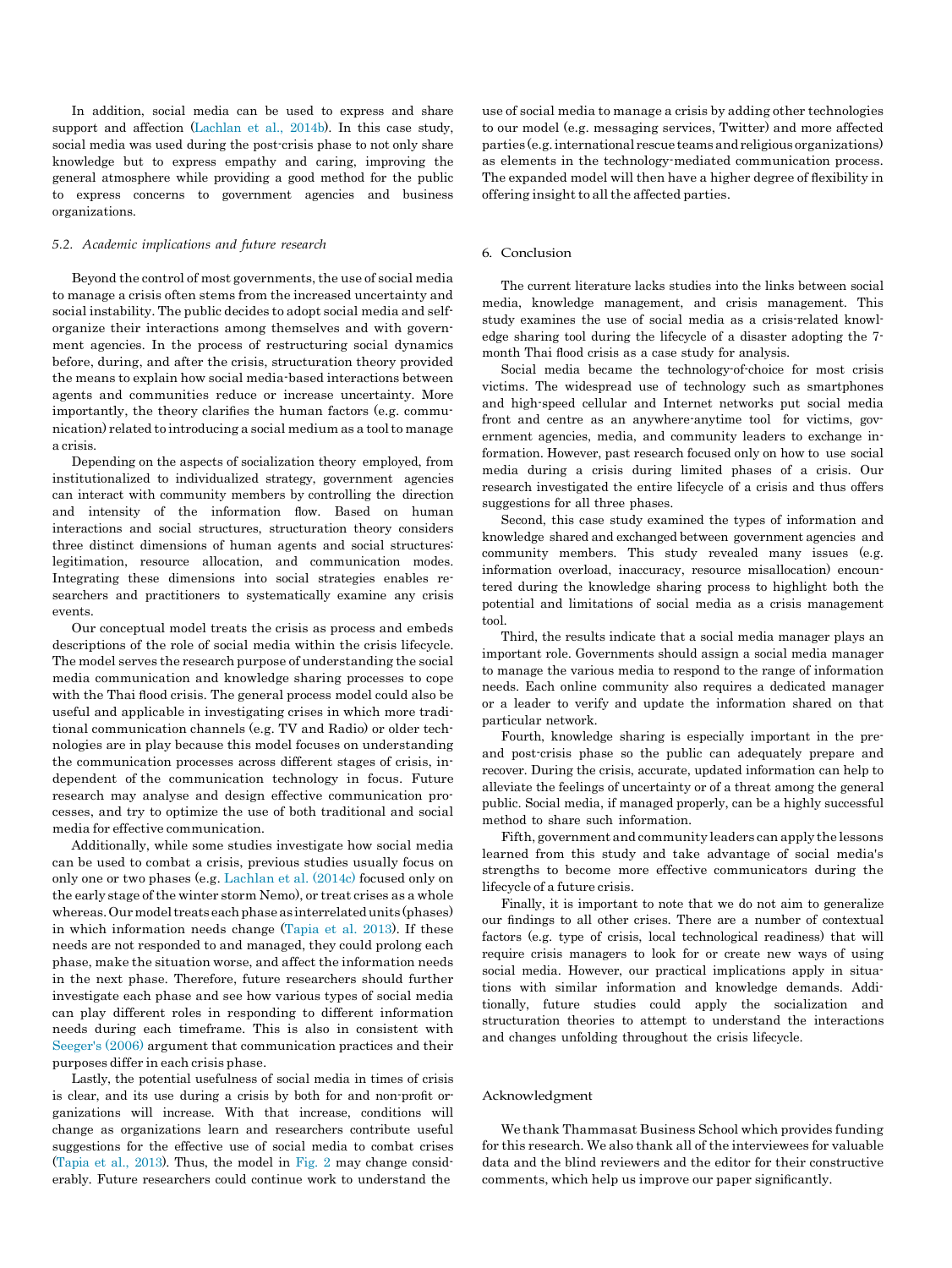#### Appendix A

Table A.1

|                              | Focus group and interview lists.                                                                                                                                                                                                                                            |                                                                                                                                                                                                                                                                                                                                                                                                                                          |  |  |  |
|------------------------------|-----------------------------------------------------------------------------------------------------------------------------------------------------------------------------------------------------------------------------------------------------------------------------|------------------------------------------------------------------------------------------------------------------------------------------------------------------------------------------------------------------------------------------------------------------------------------------------------------------------------------------------------------------------------------------------------------------------------------------|--|--|--|
| Data<br>collection<br>method | Participants                                                                                                                                                                                                                                                                | Involvement during the flood crisis                                                                                                                                                                                                                                                                                                                                                                                                      |  |  |  |
|                              | Focus group Flood victims living in Bangkok and its vicinities (24 Victims)<br>Student volunteers who formed a team to manage the biggest evacuation centre at Thammasat University was completely surrounded by flood for 2 months<br>Thammasat University (15 Volunteers) | These victims were affected by the flood for 4 months<br>before it was completely flooded by the third month. The Thammasat<br>Rangsit campus was the last frontier before the flood entered the inner-<br>Bangkok area                                                                                                                                                                                                                  |  |  |  |
| Interview                    | Ajarn Wanchai Khantee eThe leader of 345 Parichart Village Facebook group and 7 Parichart Village (more than 2000 households) was submerged by 2 m of<br>group members (1 Community leader and 7 community members)                                                         | water. Before, during, and after the crisis, the Facebook group was used<br>as the only communication channel for thousands of Parichart Village<br>residents                                                                                                                                                                                                                                                                            |  |  |  |
|                              | Mr. Vittayen Muttamara - The director of the Flood Relief Volunteer Center                                                                                                                                                                                                  | The director of a large NGO that oversaw flood aid. This NGO was funded<br>by the Democrat Party, which was in opposition during that time                                                                                                                                                                                                                                                                                               |  |  |  |
|                              | Dr. Somkit Lertpaithoon - The Rector of Thammasat University                                                                                                                                                                                                                | Dr. Somkit was Rector of the Thammasat University. The Rector was very<br>active in using social media to communicate with the public, his team,<br>and thousands of Thammasat students and staff members. The Rangsit<br>campus of Thammasat University was on the flood route from the North<br>down to Bangkok. It served as a temporary evacuation camp for flood<br>victims for about 2 months before the campus itself was flooded |  |  |  |
|                              | Dr. Teerachon Manomaiphibul e Ex-Deputy Bangkok Governor                                                                                                                                                                                                                    | Dr. Teerachon served on the Mayor of Bangkok's flood crisis team and<br>played an important role in advising the crisis department during the<br>flood                                                                                                                                                                                                                                                                                   |  |  |  |
|                              | Founders of the Roo-Soo-Flood (know how to cope with flood) Youtube channel<br>(Two Members)                                                                                                                                                                                | A team of 20 volunteers (a group of friends) who got together to create<br>digital content such as Youtube videos aimed at sharing useful<br>information with the public to lessen the overall daily panic and<br>pandemonium                                                                                                                                                                                                            |  |  |  |
|                              | Mr. Sasin Chalearmlarp e An environmentalist and the secretary general of Seub A representative of one of the most influential NGOs during the flood<br>$Nakasathien$ foundation (NGO), a nature conservation foundation $(1\,\text{NGO})$                                  | crisis who often appeared on TV, and an effective social media user who<br>regularly explained and forecast the volatile crisis situation with easy to-<br>understand messages to the public                                                                                                                                                                                                                                             |  |  |  |
|                              | Mr. Wim Rungwattanajinda e Assistant to the Prime Minister during the flood<br>relief operation (1 Politician)                                                                                                                                                              | Mr. Wim was an assistant to the Prime minister's office, representing the<br>government and overseeing all flood aid and food distribution activities<br>He was the main government figure responsible for the crisis response                                                                                                                                                                                                           |  |  |  |
|                              | Lieutenant Colonel Wanchana 'Bird' Sawasdee e The Thai Army representative and Lieutenant Bird, a popular movie star, was a Thai army representative<br>an action movie star (1 Army Lieutenant)                                                                            | during the flood crisis. The Thai army played an active role during and<br>after the crisis in helping victims since they had readily available<br>resources, such as large trucks and troops in a number of areas                                                                                                                                                                                                                       |  |  |  |
|                              | Founders of Charun Fight Flood Facebook group (2 Founders)                                                                                                                                                                                                                  | Charun district is a severely affected area in Bangkok. The area has more<br>than a hundred alleys packed with thousands of households. The<br>founders are two teenage girls who lived in the area and used Facebook<br>as a channel to update the public about the situation                                                                                                                                                           |  |  |  |
|                              | Mr. Prasert Salinla-umpai e Vice President of the Corporate Communications<br>Department at PTT (1 Business Executive)                                                                                                                                                      | PTT is the largest oil company in Thailand, and played a pivotal role in<br>energy distribution during the flood                                                                                                                                                                                                                                                                                                                         |  |  |  |

# <span id="page-14-17"></span>References

- <span id="page-14-19"></span>Ahmed, A. (2011, December). Use of social media in disaster management. In *Paper presented at international conference on information systems (ICIS), Shanghai, China*. Available at: [http://aisel.aisnet.org/icis2011/proceedings/generaltopics/ 16](http://aisel.aisnet.org/icis2011/proceedings/generaltopics/16) accessed 20.03.12.
- Al-Saggaf, Y., & Simmons, P. (2014). Social media in Saudi Arabia: exploring its use during two natural disasters. *Technological Forecasting and Social Change*. [http://](http://dx.doi.org/10.1016/j.techfore.2014.08.013)  [dx.doi.org/10.1016/j.techfore.2014.08.013.](http://dx.doi.org/10.1016/j.techfore.2014.08.013)
- An, S. K., & Cheng, I. H. (2010). [Crisis communication](http://refhub.elsevier.com/S0747-5632(15)30075-3/sref3) research in public relations journals: tracking research trends over [thirty years.](http://refhub.elsevier.com/S0747-5632(15)30075-3/sref3) *The handbook of crisis [communication](http://refhub.elsevier.com/S0747-5632(15)30075-3/sref3)* (pp. 65e[90\). Wiley-Blackwell.](http://refhub.elsevier.com/S0747-5632(15)30075-3/sref3)
- Boer, N., Berends, H., & van Baalen, P. (2011). Relational models for [knowledge](http://refhub.elsevier.com/S0747-5632(15)30075-3/sref4)  sharing behavior. *European [Management](http://refhub.elsevier.com/S0747-5632(15)30075-3/sref4) Journal, 29*(2), 85e[97.](http://refhub.elsevier.com/S0747-5632(15)30075-3/sref4)
- Boer, N. I., van Baalen, [P. J., & Kumar, K. \(2004\). The](http://refhub.elsevier.com/S0747-5632(15)30075-3/sref5) implications of different models [of social relations for understanding knowledge sharing. In H. Tsoukas, &](http://refhub.elsevier.com/S0747-5632(15)30075-3/sref5) N. Mylonopoulos (Eds.), *[Organizations as knowledge systems: Knowledge,](http://refhub.elsevier.com/S0747-5632(15)30075-3/sref5)  [learning and dynamic capabilities](http://refhub.elsevier.com/S0747-5632(15)30075-3/sref5)* (pp. 130e153). [Palgrave Macmillan.](http://refhub.elsevier.com/S0747-5632(15)30075-3/sref5)
- Boyd, D. [M., & Ellison,](http://refhub.elsevier.com/S0747-5632(15)30075-3/sref6) N. B. (2007). Social network sites: definition, [history, and](http://refhub.elsevier.com/S0747-5632(15)30075-3/sref6) scholarship. *[Journal of Computer-Mediated Communication,](http://refhub.elsevier.com/S0747-5632(15)30075-3/sref6) 13*(1), 210e[230.](http://refhub.elsevier.com/S0747-5632(15)30075-3/sref6)
- Chang, C. L. (2014). The interaction of political behaviours [in information systems](http://refhub.elsevier.com/S0747-5632(15)30075-3/sref7) [implementation processes](http://refhub.elsevier.com/S0747-5632(15)30075-3/sref7) e structuration theory. *[Computers in Human Behavior,](http://refhub.elsevier.com/S0747-5632(15)30075-3/sref7)  33*[, 79](http://refhub.elsevier.com/S0747-5632(15)30075-3/sref7)e[91.](http://refhub.elsevier.com/S0747-5632(15)30075-3/sref7)
- Chiasson, M., & Saunders, [C. \(2005\). Reconciling](http://refhub.elsevier.com/S0747-5632(15)30075-3/sref8) diverse approaches to opportunity research using the structuration theory. *Journal of [Business Venturing,](http://refhub.elsevier.com/S0747-5632(15)30075-3/sref8) 20*(6), [747](http://refhub.elsevier.com/S0747-5632(15)30075-3/sref8)e[767.](http://refhub.elsevier.com/S0747-5632(15)30075-3/sref8)
- [Cohen, I. J. \(1987\). Structuration theory and social praxis. In A. Giddens, &](http://refhub.elsevier.com/S0747-5632(15)30075-3/sref9) J. H. Turner (Eds.), *Social theory today*[. Stamford:](http://refhub.elsevier.com/S0747-5632(15)30075-3/sref9) Polity Press.

<span id="page-14-10"></span>Davenport, T. [H., & Prusak,](http://refhub.elsevier.com/S0747-5632(15)30075-3/sref10) L. (1998). *Working knowledge: how organizations manage what they know*. Boston: Harvard [Business](http://refhub.elsevier.com/S0747-5632(15)30075-3/sref10) School Press.

- <span id="page-14-18"></span>[Dub](http://refhub.elsevier.com/S0747-5632(15)30075-3/sref11)[e, L., & Pare](http://refhub.elsevier.com/S0747-5632(15)30075-3/sref11), G. (2003). Rigor in [information systems](http://refhub.elsevier.com/S0747-5632(15)30075-3/sref11) positivist case research: current practices, [trends, and recommendations.](http://refhub.elsevier.com/S0747-5632(15)30075-3/sref11) *MIS Quarterly, 27*(4), 597e[635.](http://refhub.elsevier.com/S0747-5632(15)30075-3/sref11)
- <span id="page-14-2"></span><span id="page-14-1"></span>Fisher, C. D. [\(1986\). Organizational socialization: an integrative view. In](http://refhub.elsevier.com/S0747-5632(15)30075-3/sref12) G. R. Ferris, & K. M. Rowland (Eds.), *[Research in personnel](http://refhub.elsevier.com/S0747-5632(15)30075-3/sref12) and human resources management* [\(Vol. 4, pp.](http://refhub.elsevier.com/S0747-5632(15)30075-3/sref12) 101e145). [Greenwich,](http://refhub.elsevier.com/S0747-5632(15)30075-3/sref12) CT: JAI Press.
- <span id="page-14-16"></span><span id="page-14-8"></span>Fiske, A. P. (1991). *Structures of [social life: The four elementary](http://refhub.elsevier.com/S0747-5632(15)30075-3/sref13) forms of human relations: Communal sharing, [authority ranking, equality matching,](http://refhub.elsevier.com/S0747-5632(15)30075-3/sref13) market pricing*. [New York:](http://refhub.elsevier.com/S0747-5632(15)30075-3/sref13) The Free Pre
- <span id="page-14-7"></span><span id="page-14-5"></span><span id="page-14-3"></span>Fung, A., Gilman, H. R., & Shkabatur, J. (2013).Six models for the internet þ politics. *International Studies Review, 15*(1), 30e47. [http://dx.doi.org/10.1111/misr.12028.](http://dx.doi.org/10.1111/misr.12028) Giddens, A. (1984). *The constitution of society: Outline of the theory of [structuration](http://refhub.elsevier.com/S0747-5632(15)30075-3/sref15)*.
- <span id="page-14-13"></span><span id="page-14-9"></span>[Cambridge: Polity](http://refhub.elsevier.com/S0747-5632(15)30075-3/sref15) Press. Giddens, A. (1994). *Beyond left and right. [The future of radical politics](http://refhub.elsevier.com/S0747-5632(15)30075-3/sref16)*. Cambridge: [Polity Press.](http://refhub.elsevier.com/S0747-5632(15)30075-3/sref16)
- <span id="page-14-12"></span><span id="page-14-4"></span>Giddens, A., & Pierson, C. (1998). *[Conversation](http://refhub.elsevier.com/S0747-5632(15)30075-3/sref17) with Anthony Giddens: Making sense of modernity*[. Stanford: Stanford](http://refhub.elsevier.com/S0747-5632(15)30075-3/sref17) University Press.
- <span id="page-14-11"></span><span id="page-14-6"></span>Gilpin, D. [\(2010\). Organizational](http://refhub.elsevier.com/S0747-5632(15)30075-3/sref18) image construction in a fragmented online media environment. *Journal of [Public Relations](http://refhub.elsevier.com/S0747-5632(15)30075-3/sref18) Research, 22*(3), 265e[287.](http://refhub.elsevier.com/S0747-5632(15)30075-3/sref18)
- <span id="page-14-14"></span>Hiltz, S. R., Diaz, P., & Mark, G. (2011). [Introduction:](http://refhub.elsevier.com/S0747-5632(15)30075-3/sref19) social media and collaborative systems for crisis management. *[ACM Transactions](http://refhub.elsevier.com/S0747-5632(15)30075-3/sref19) on Computer-Human Inter[action, 18](http://refhub.elsevier.com/S0747-5632(15)30075-3/sref19)*(4), 18:1e[18:6.](http://refhub.elsevier.com/S0747-5632(15)30075-3/sref19)
- <span id="page-14-15"></span><span id="page-14-0"></span>Hoffman, D. L., & Novak, P. T. (2012). Need satisfaction from interacting with people versus content: the roles of motivational orientation and identification with social media groups. Available at: [http://ssrn.com/abstract](http://ssrn.com/abstract%3D1990005)¼[1990005](http://ssrn.com/abstract%3D1990005) Accessed 19.02.12.